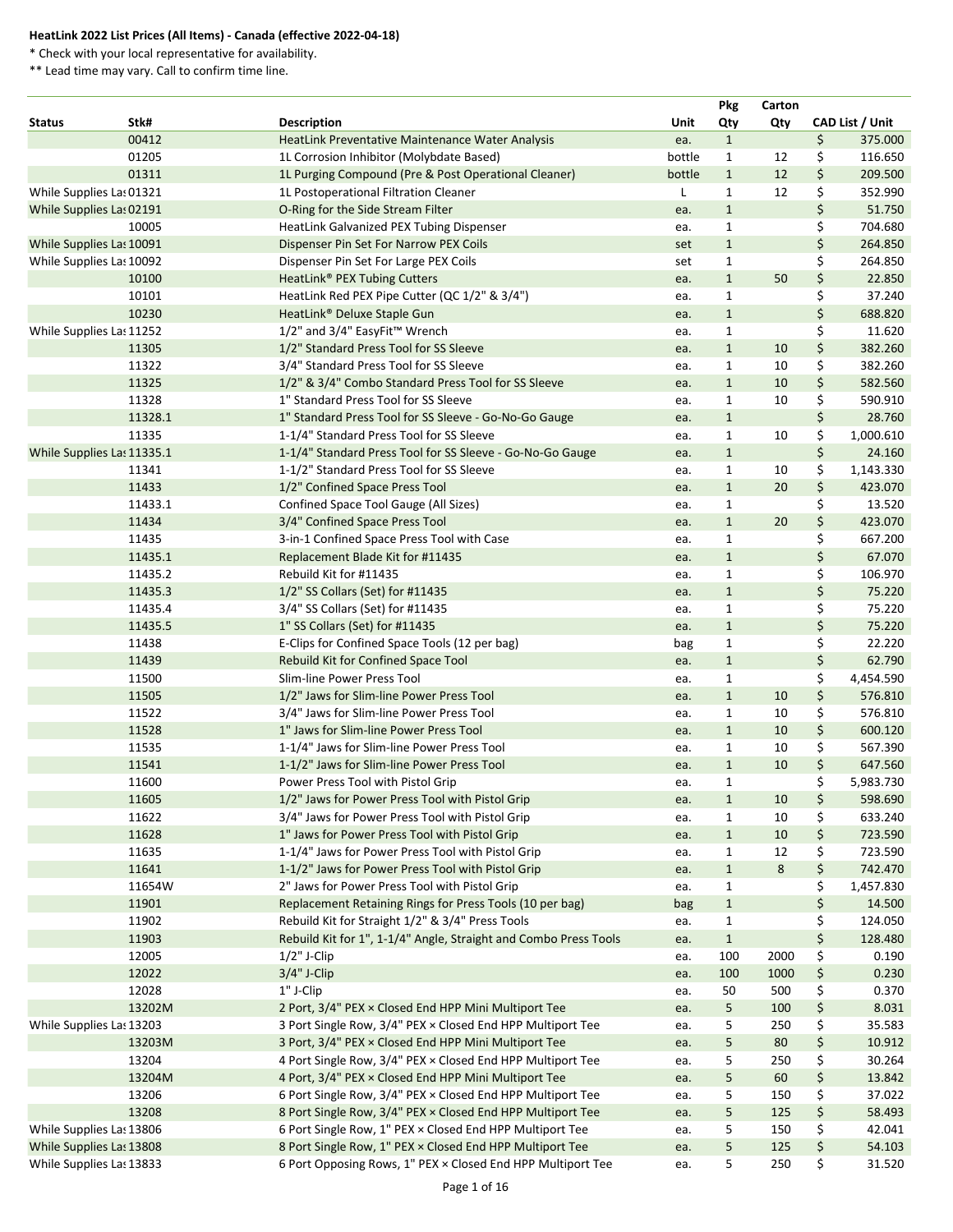\* Check with your local representative for availability.

|                          |         |                                                                      |             | <b>Pkg</b>   | Carton         |    |                        |  |
|--------------------------|---------|----------------------------------------------------------------------|-------------|--------------|----------------|----|------------------------|--|
| <b>Status</b>            | Stk#    | <b>Description</b>                                                   | <b>Unit</b> | Qty          | Qty            |    | <b>CAD List / Unit</b> |  |
| While Supplies Las 13844 |         | 8 Port Opposing Rows, 1" PEX × Closed End HPP Multiport Tee          | ea.         | 5            | 250            | \$ | 36.251                 |  |
|                          | 14202M  | 2 Port, 3/4" PEX × 3/4" PEX Flow Through HPP Mini Multiport Tee      | ea.         | 5            | 100            | \$ | 8.645                  |  |
| While Supplies Las 14203 |         | 3 Port Single Row, 3/4" PEX × 3/4" PEX Flow Through HPP Multiport Te | ea.         | 5            | 250            | \$ | 28.005                 |  |
|                          | 14203M  | 3 Port, 3/4" PEX × 3/4" PEX Flow Through HPP Mini Multiport Tee      | ea.         | 5            | 80             | \$ | 11.429                 |  |
| While Supplies Las 14204 |         | 4 Port Single Row, 3/4" PEX × 3/4" PEX Flow Through HPP Multiport Te | ea.         | 5            | 200            | \$ | 29.434                 |  |
|                          | 14204M  | 4 Port, 3/4" PEX × 3/4" PEX Flow Through HPP Mini Multiport Tee      | ea.         | 5            | 60             | \$ | 14.274                 |  |
| While Supplies Las 14233 |         | 6 Port Opposing Rows, 3/4" PEX × 3/4" PEX Flow Through HPP Multipor  | ea.         | 5            | 200            | \$ | 31.520                 |  |
| While Supplies Las 14244 |         | 8 Port Opposing Rows, 3/4" PEX × 3/4" PEX Flow Through HPP Multipo   | ea.         | 5            | 125            | \$ | 36.251                 |  |
| While Supplies Las 14703 |         | 3 Port Single Row, 1" PEX × 3/4" PEX Flow Through HPP Multiport Tee  | ea.         | 5            | 200            | \$ | 22.839                 |  |
| While Supplies Las 14704 |         | 4 Port Single Row, 1" PEX × 3/4" PEX Flow Through HPP Multiport Tee  | ea.         | 5            | 200            | \$ | 30.497                 |  |
| While Supplies Las 14706 |         | 6 Port Single Row, 1" PEX × 3/4" PEX Flow Through HPP Multiport Tee  | ea.         | 5            | 100            | \$ | 56.885                 |  |
| While Supplies Las 14708 |         | 8 Port Single Row, 1" PEX × 3/4" PEX Flow Through HPP Multiport Tee  | ea.         | 5            | 150            | \$ | 52.656                 |  |
| While Supplies Las 14733 |         | 6 Port OpposingRows,1"PEX × 3/4"PEX FlowThroughHPPMultiportTee       | ea.         | 5            | 150            | \$ | 31.520                 |  |
| While Supplies Las 14744 |         | 8 Port OpposingRows,1"PEX × 3/4"PEX FlowThroughHPPMultiportTee       | ea.         | 5            | 100            | \$ | 36.251                 |  |
|                          | 15005   | 1/2" PEX HPP Plug                                                    | ea.         | 25           | 2000           | \$ | 0.768                  |  |
|                          | 15022   | 3/4" PEX HPP Plug                                                    | ea.         | 25           | 1000           | \$ | 1.255                  |  |
|                          | 15028   | 1" PEX HPP Plug                                                      | ea.         | 5            | 500            | \$ | 2.083                  |  |
|                          | 16222   | $3/4" \times 3/4" \times 3/4"$ PEX HPP Tee                           | ea.         | 25           | 200            | \$ | 2.963                  |  |
|                          | 16225   | $3/4" \times 3/4" \times 1/2"$ PEX HPP Tee                           | ea.         | 25           | 250            | \$ | 2.738                  |  |
|                          | 16228   | $3/4" \times 3/4" \times 1"$ PEX HPP Tee                             |             | 5            | 300            | \$ | 6.316                  |  |
|                          | 16252   |                                                                      | ea.         | 25           | 250            | \$ | 2.895                  |  |
|                          |         | $3/4" \times 1/2" \times 3/4"$ PEX HPP Tee                           | ea.         |              |                |    |                        |  |
|                          | 16255   | $3/4" \times 1/2" \times 1/2"$ PEX HPP Tee                           | ea.         | 25           | 300            | \$ | 2.284                  |  |
|                          | 16552   | $1/2" \times 1/2" \times 3/4"$ PEX HPP Tee                           | ea.         | 25           | 300            | \$ | 2.425                  |  |
|                          | 16555   | $1/2"$ × $1/2"$ × $1/2"$ PEX HPP Tee                                 | ea.         | 25           | 400            | \$ | 1.927                  |  |
|                          | 16822   | $1'' \times 3/4'' \times 3/4''$ PEX HPP Tee                          | ea.         | 5            | 320            | \$ | 6.538                  |  |
|                          | 16828   | $1'' \times 3/4'' \times 1''$ PEX HPP Tee                            | ea.         | 5            | 300            | \$ | 6.161                  |  |
|                          | 16882   | $1'' \times 1'' \times 3/4''$ PEX HPP Tee                            | ea.         | 5            | 100            | \$ | 5.949                  |  |
|                          | 16885   | $1'' \times 1'' \times 1/2''$ PEX HPP Tee                            | ea.         | 10           | 360            | \$ | 5.813                  |  |
|                          | 16888   | $1'' \times 1'' \times 1''$ PEX HPP Tee                              | ea.         | 10           | 100            | \$ | 7.653                  |  |
|                          | 17505   | $1/2$ " PEX $\times$ $1/2$ " MNPT HPP Adapter                        | ea.         | 25           | 500            | \$ | 2.227                  |  |
|                          | 17522   | $3/4"$ PEX $\times$ 3/4" MNPT HPP Adapter                            | ea.         | 25           | 300            | \$ | 2.883                  |  |
| While Supplies Las 17525 |         | $3/4$ " PEX $\times$ 1/2" MNPT HPP Adapter                           | ea.         | 25           | 400            | \$ | 1.898                  |  |
|                          | 17552   | $1/2$ " PEX $\times$ 3/4" MNPT HPP Adapter                           | ea.         | 25           | 350            | \$ | 2.799                  |  |
| While Supplies Las 17705 |         | 1/2" PEX × Ballcock/Closet FNPT Swivel HPP Adapter                   | ea.         | 25           | 525            | \$ | 3.550                  |  |
|                          | 17755   | $1/2$ " PEX $\times$ $1/2$ " FNPT Swivel HPP Adapter                 | ea.         | 25           | 500            | \$ | 2.783                  |  |
|                          | 18005   | $1/2" \times 1/2"$ PEX HPP Elbow                                     | ea.         | 25           | 600            | \$ | 1.365                  |  |
|                          | 18022   | $3/4" \times 3/4"$ PEX HPP Elbow                                     | ea.         | 25           | 300            | \$ | 2.308                  |  |
|                          | 18028   | $1'' \times 1''$ PEX HPP Elbow                                       | ea.         | 10           | 150            | \$ | 5.391                  |  |
|                          | 18225   | $3/4" \times 1/2"$ PEX HPP Elbow                                     | ea.         | 10           | 400            | \$ | 2.153                  |  |
| While Supplies Las 18605 |         | $1/2$ " PEX $\times$ $1/2$ " FNPT HPP Swivel Elbow                   | ea.         | 25           | 300            | \$ | 2.766                  |  |
|                          | 19005   | $1/2" \times 1/2"$ PEX HPP Coupling                                  | ea.         | 25           | 1000           | \$ | 1.069                  |  |
|                          | 19022   | $3/4" \times 3/4"$ PEX HPP Coupling                                  | ea.         | 25           | 500            | \$ | 1.658                  |  |
|                          | 19028   | $1'' \times 1''$ PEX HPP Coupling                                    | ea.         | 10           | 200            | \$ | 3.202                  |  |
|                          | 19225   | $3/4" \times 1/2"$ PEX HPP Coupling                                  | ea.         | 25           | 600            | \$ | 1.320                  |  |
|                          | 19282   | $1'' \times 3/4''$ PEX HPP Coupling                                  | ea.         | 5            | 300            | \$ | 3.089                  |  |
|                          | 20105   | 1/2" 100ft Blue PureLink® Plus UV Stabilized PEX-a Tubing            | coil        | 1            | 96             | \$ | 86.500                 |  |
|                          | 20105BW | 1/2" 100ft Blue Wall PureLink® Plus UV Stabilized PEX-a Tubing       | coil        | $\mathbf{1}$ | 96             | \$ | 95.800                 |  |
|                          | 20122   | 3/4" 100ft Blue PureLink® Plus UV Stabilized PEX-a PexCube™          | coil        | 3            | 60             | \$ | 160.100                |  |
|                          | 20122BW | 3/4" 100ft Blue Wall PureLink® Plus UV Stabilized PEX-a PexCube™     | coil        | 3            | 60             | \$ | 177.700                |  |
|                          | 20128   | 1" 100ft Blue PureLink® Plus UV Stabilized PEX-a Tubing              | coil        | $\mathbf{1}$ | 28             | \$ | 267.300                |  |
|                          | 20128BW | 1" 100ft Blue Wall PureLink® Plus UV Stabilized PEX-a Tubing         | coil        | $\mathbf{1}$ | 28             | \$ | 296.500                |  |
|                          | 20135   | 1-1/4" 100ft PureLink® Plus UV Stabilized PEX-a Tubing               | coil        | $\mathbf{1}$ | 10             | \$ | 567.600                |  |
|                          | 20145   | 1-1/2" 100ft PureLink® Plus UV Stabilized PEX-a Tubing               | coil        | $\mathbf{1}$ | $8\phantom{1}$ | \$ | 746.400                |  |
|                          | 20154   | 2" 100ft PureLink® Plus UV Stabilized PEX-a Tubing                   | coil        | $\mathbf{1}$ | 5              | \$ | 1,491.000              |  |
|                          |         |                                                                      |             |              |                |    |                        |  |
|                          | 20205   | 1/2" 20×20ft Blue PureLink® Plus UV Stabilized PEX-a Tubing          | bundle      | $\mathbf{1}$ | 20             | \$ | 346.000                |  |
|                          | 20205BW | 1/2" 20×20ft Blue Wall PureLink® Plus UV Stabilized PEX-a Tubing     | bundle      | $\mathbf{1}$ | 20             | \$ | 383.200                |  |
|                          | 20222   | 3/4" 10×20ft Blue PureLink® Plus UV Stabilized PEX-a Tubing          | bundle      | $\mathbf{1}$ | 20             | \$ | 320.200                |  |
|                          | 20222BW | 3/4" 10×20ft Blue Wall PureLink® Plus UV Stabilized PEX-a Tubing     | bundle      | $\mathbf{1}$ | 20             | \$ | 355.400                |  |
|                          | 20228   | 1" 5×20ft Blue PureLink® Plus UV Stabilized PEX-a Tubing             | bundle      | $\mathbf{1}$ | 20             | \$ | 267.300                |  |
|                          | 20228BW | 1" 5×20ft Blue Wall PureLink® Plus UV Stabilized PEX-a Tubing        | bundle      | $\mathbf{1}$ | 20             | \$ | 296.500                |  |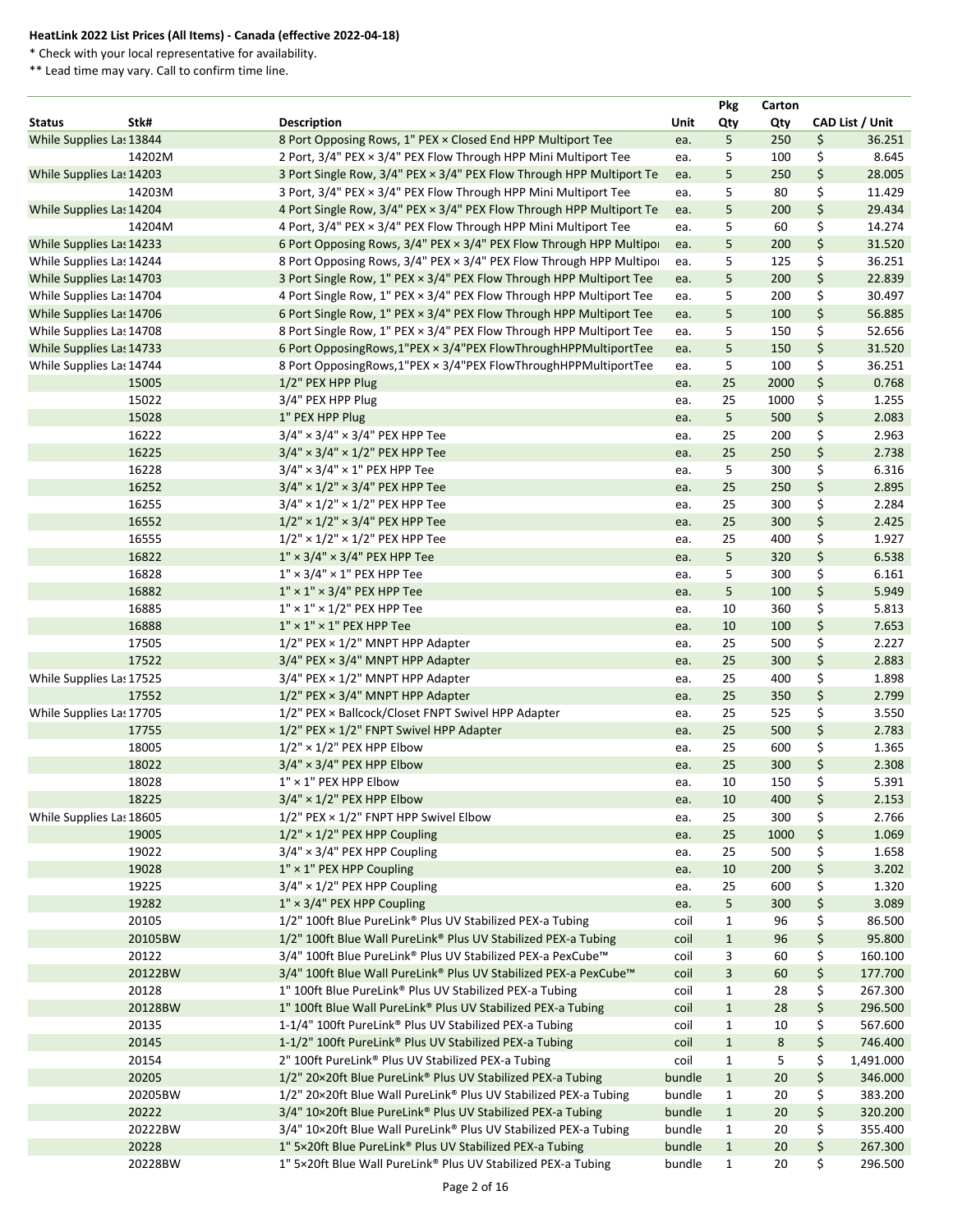\* Check with your local representative for availability.

|                            |         |                                                                           | <b>Pkg</b>     | Carton |                 |
|----------------------------|---------|---------------------------------------------------------------------------|----------------|--------|-----------------|
| <b>Status</b>              | Stk#    | Unit<br><b>Description</b>                                                | Qty            | Qty    | CAD List / Unit |
|                            | 20235   | 1-1/4" 5×20ft PureLink® Plus UV Stabilized PEX-a Tubing<br>bundle         | $\mathbf{1}$   | 15     | \$<br>567.600   |
|                            | 20245   | 1-1/2" 5×20ft PureLink® Plus UV Stabilized PEX-a Tubing<br>bundle         | $\mathbf{1}$   | 10     | \$<br>746.400   |
|                            | 20254   | 2" 5×20ft PureLink® Plus UV Stabilized PEX-a Tubing<br>bundle             | $\mathbf{1}$   | 5      | \$<br>1,491.000 |
|                            | 20305   | 1/2" 300ft Blue PureLink® Plus UV Stabilized PEX-a Tubing<br>coil         | $\mathbf{1}$   | 48     | \$<br>259.500   |
|                            | 20305BW | 1/2" 300ft Blue Wall PureLink® Plus UV Stabilized PEX-a Tubing<br>coil    | $\mathbf{1}$   | 48     | \$<br>287.400   |
|                            | 20322   | 3/4" 300ft Blue PureLink® Plus UV Stabilized PEX-a Tubing<br>coil         | $\mathbf{1}$   | 21     | \$<br>480.300   |
|                            | 20322BW | 3/4" 300ft Blue Wall PureLink® Plus UV Stabilized PEX-a Tubing<br>coil    | $\mathbf{1}$   | 21     | \$<br>533.100   |
|                            | 20328   | 1" 300ft Blue PureLink® Plus UV Stabilized PEX-a Tubing<br>coil           | $\mathbf{1}$   | 11     | \$<br>801.900   |
|                            | 20328BW | 1" 300ft Blue Wall PureLink® Plus UV Stabilized PEX-a Tubing<br>coil      | $\mathbf{1}$   | 11     | \$<br>889.500   |
|                            | 20335   | 1-1/4" 300ft PureLink® Plus UV Stabilized PEX-a Tubing<br>coil            | $\mathbf{1}$   | 7      | \$<br>1,702.800 |
|                            | 20345   | 1-1/2" 300ft PureLink® Plus UV Stabilized PEX-a Tubing<br>coil            | $\mathbf{1}$   | 5      | \$<br>2,239.200 |
|                            | 20354   | 2" 300ft PureLink® Plus UV Stabilized PEX-a Tubing<br>coil                | $\mathbf{1}$   | 3      | \$<br>4,473.000 |
|                            | 20405   | 1/2" 25×12ft Blue PureLink® Plus UV Stabilized PEX-a Tubing<br>bundle     | $\mathbf{1}$   | 20     | \$<br>259.500   |
|                            | 20422   | 3/4" 10×12ft Blue PureLink® Plus UV Stabilized PEX-a Tubing<br>bundle     | $\mathbf{1}$   | 20     | \$<br>192.120   |
|                            | 20428   | 1" 5×12ft Blue PureLink® Plus UV Stabilized PEX-a Tubing<br>bundle        | $\mathbf{1}$   | 20     | \$<br>160.380   |
|                            | 20435   | 1-1/4" 5×12ft PureLink® Plus UV Stabilized PEX-a Tubing<br>bundle         | $\mathbf{1}$   | 20     | \$<br>340.560   |
|                            | 20505   | 1/2" 500ft Blue PureLink® Plus UV Stabilized PEX-a Tubing<br>coil         | $\mathbf{1}$   | 32     | \$<br>432.500   |
|                            | 20522   | 3/4" 500ft Blue PureLink® Plus UV Stabilized PEX-a Tubing<br>coil         | $\mathbf{1}$   | 12     | \$<br>800.500   |
|                            | 20905   | 1/2" 1000ft Blue PureLink® Plus UV Stabilized PEX-a Tubing<br>coil        | $\mathbf{1}$   | 20     | \$<br>865.000   |
|                            | 21105   | 1/2" 100ft Red PureLink® Plus UV Stabilized PEX-a Tubing<br>coil          | 1              | 96     | \$<br>86.500    |
|                            | 21105RW | 1/2" 100ft Red Wall PureLink® Plus UV Stabilized PEX-a Tubing<br>coil     | $\mathbf{1}$   | 96     | \$<br>95.800    |
|                            | 21122   | 3/4" 100ft Red PureLink® Plus UV Stabilized PEX-a PexCube™<br>coil        | 3              | 60     | \$<br>160.100   |
|                            | 21122RW | 3/4" 100ft Red Wall PureLink® Plus UV Stabilized PEX-a PexCube™<br>coil   | $\overline{3}$ | 60     | \$<br>177.700   |
|                            | 21128   | 1" 100ft Red PureLink® Plus UV Stabilized PEX-a Tubing<br>coil            | $\mathbf{1}$   | 28     | \$<br>267.300   |
|                            | 21128RW | 1" 100ft Red Wall PureLink® Plus UV Stabilized PEX-a Tubing<br>coil       | $\mathbf{1}$   | 28     | \$<br>296.500   |
|                            | 21205   | 1/2" 20×20ft Red PureLink® Plus UV Stabilized PEX-a Tubing<br>bundle      | $\mathbf{1}$   | 20     | \$<br>346.000   |
|                            | 21205RW | 1/2" 20×20ft Red Wall PureLink® Plus UV Stabilized PEX-a Tubing<br>bundle | $\mathbf{1}$   | 20     | \$<br>383.200   |
|                            | 21222   | 3/4" 10×20ft Red PureLink® Plus UV Stabilized PEX-a Tubing<br>bundle      | $\mathbf{1}$   | 20     | \$<br>320.200   |
|                            | 21222RW | 3/4" 10×20ft Red Wall PureLink® Plus UV Stabilized PEX-a Tubing<br>bundle | $\mathbf{1}$   | 20     | \$<br>355.400   |
|                            | 21228   | 1" 5×20ft Red PureLink® Plus UV Stabilized PEX-a Tubing<br>bundle         | $\mathbf{1}$   | 20     | \$<br>267.300   |
|                            | 21228RW | 1" 5×20ft Red Wall PureLink® Plus UV Stabilized PEX-a Tubing<br>bundle    | $\mathbf{1}$   | 20     | \$<br>296.500   |
|                            | 21305   | 1/2" 300ft Red PureLink® Plus UV Stabilized PEX-a Tubing<br>coil          | 1              | 48     | \$<br>259.500   |
|                            | 21305RW | 1/2" 300ft Red Wall PureLink® Plus UV Stabilized PEX-a Tubing<br>coil     | $\mathbf{1}$   | 48     | \$<br>287.400   |
|                            | 21322   | 3/4" 300ft Red PureLink® Plus UV Stabilized PEX-a Tubing<br>coil          | $\mathbf{1}$   | 21     | \$<br>480.300   |
|                            | 21322RW | 3/4" 300ft Red Wall PureLink® Plus UV Stabilized PEX-a Tubing<br>coil     | $\mathbf{1}$   | 21     | \$<br>533.100   |
|                            | 21328   | 1" 300ft Red PureLink® Plus UV Stabilized PEX-a Tubing<br>coil            | $\mathbf{1}$   | 11     | \$<br>801.900   |
|                            | 21328RW | 1" 300ft Red Wall PureLink® Plus UV Stabilized PEX-a Tubing<br>coil       | $\mathbf{1}$   | 11     | \$<br>889.500   |
|                            | 21405   | 1/2" 25×12ft Red PureLink® Plus UV Stabilized PEX-a Tubing<br>bundle      | $\mathbf{1}$   | 20     | \$<br>259.500   |
|                            | 21422   | 3/4" 10×12ft Red PureLink® Plus UV Stabilized PEX-a Tubing<br>bundle      | $\mathbf{1}$   | 20     | \$<br>192.120   |
|                            | 21505   | 1/2" 500ft Red PureLink® Plus UV Stabilized PEX-a Tubing<br>coil          | $\mathbf{1}$   | 32     | \$<br>432.500   |
|                            | 23015   | 1/2" PEX Insert Manifold Connecter<br>ea.                                 | 5              |        | \$<br>5.298     |
|                            | 23032   | 3/4" PEX Insert Manifold Connecter c/w Nut<br>ea.                         | 5              |        | \$<br>8.556     |
| Spring 2022                | 23305NL | 1/2" PEX F1807 No Lead Brass Ball Valve, Full Port<br>ea.                 | 10             | 120    | \$<br>10.580    |
| Spring 2022                | 23322NL | 3/4" PEX F1807 No Lead Brass Ball Valve, Full Port<br>ea.                 | 10             | 80     | \$<br>14.260    |
| Spring 2022                | 23328NL | 1" PEX F1807 No Lead Brass Ball Valve, Full Port<br>ea.                   | 6              | 48     | \$<br>23.470    |
| Spring 2022                | 23335NL | 1-1/4" PEX F1807 No Lead Brass Ball Valve, Full Port<br>ea.               | 4              | 24     | \$<br>41.320    |
| Spring 2022                | 23341NL | 1-1/2" PEX F1807 No Lead Brass Ball Valve, Full Port<br>ea.               | $\overline{2}$ | 16     | \$<br>54.260    |
| Spring 2022                | 23354NL | 2" PEX F1807 No Lead Brass Ball Valve, Full Port<br>ea.                   | $\overline{2}$ | 12     | \$<br>89.860    |
| While Supplies Las 23405NL |         | 1/2" PEX × 1/2" No Lead M/Sweat Straight Ball Valve<br>ea.                | 24             | 144    | \$<br>11.150    |
| Discontinued               | 23422NL | 3/4" PEX × 3/4" MNPT No Lead Straight Ball Valve<br>ea.                   | 12             | 72     | \$<br>40.418    |
|                            | 23505NL | 1/2" PEX × 3/8" O.D. No Lead Brass Plated Straight Ball Valve<br>ea.      | 24             | 144    | \$<br>26.631    |
|                            | 23605NL | 1/2" PEX × 3/8" O.D. No Lead Brass Plated Angle Ball Valve<br>ea.         | 24             | 144    | \$<br>26.887    |
|                            | 23705NL | 1/2" PEX Straight No Lead Brass Ball Valve<br>ea.                         | 24             | 144    | \$<br>28.370    |
|                            | 23722NL | 3/4" PEX Straight No Lead Brass Ball Valve<br>ea.                         | 24             | 144    | \$<br>35.728    |
| While Supplies Las 23772NL |         | 3/4" PEX No Lead Stop and Waste Valve<br>ea.                              | 12             | 72     | \$<br>38.470    |
| While Supplies Las 23775NL |         | 1/2" PEX No Lead Stop and Waste Valve<br>ea.                              | 24             | 144    | \$<br>28.032    |
| Spring 2022                | 23822NL | $3/4$ " PEX F1807 $\times$ 3/4" MNPT No Lead Brass Ball Valve<br>ea.      | 10             | 80     | \$<br>17.310    |
|                            | 23905NL | 1/2" PEX × 1/4" O.D. No Lead Straight Ball Valve<br>ea.                   | 24             | 144    | \$<br>29.164    |
| <b>Special Order</b>       | 24105   | 1/2" PEX Pinch Clamp Crimp Ring<br>ea.                                    | 100            | 2000   | \$<br>0.775     |
| Special Order              | 24122   | 3/4" Pinch Clamp Crimp Ring<br>ea.                                        | 50             | 1000   | \$<br>1.233     |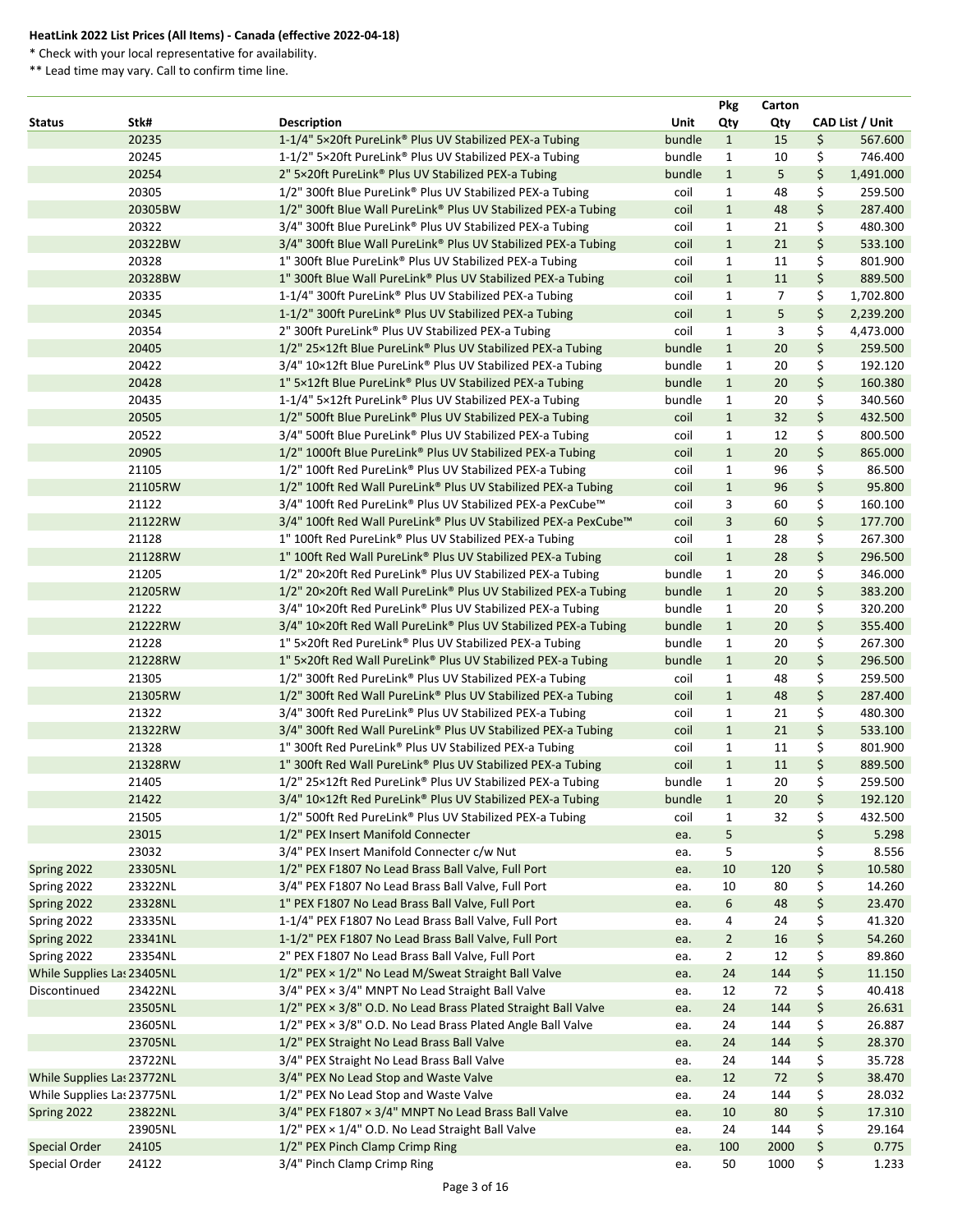\* Check with your local representative for availability.

|                            |         |                                                               |             | <b>Pkg</b> | Carton |                 |
|----------------------------|---------|---------------------------------------------------------------|-------------|------------|--------|-----------------|
| <b>Status</b>              | Stk#    | <b>Description</b>                                            | <b>Unit</b> | Qty        | Qty    | CAD List / Unit |
| <b>Special Order</b>       | 24128   | 1" Pinch Clamp Crimp Ring                                     | ea.         | 50         | 500    | \$<br>1.554     |
|                            | 24205   | 1/2" SS Press Sleeve                                          | ea.         | 100        | 1000   | \$<br>0.471     |
|                            | 24222   | 3/4" SS Press Sleeve                                          | ea.         | 50         | 500    | \$<br>0.739     |
|                            | 24228   | 1" SS Press Sleeve                                            | ea.         | 50         | 250    | \$<br>1.487     |
|                            | 24235   | 1-1/4" SS Press Sleeve                                        | ea.         | 10         | 150    | \$<br>5.834     |
|                            | 24241   | 1-1/2" SS Press Sleeve                                        | ea.         | 10         | 100    | \$<br>6.957     |
|                            | 24250   | 2" SS Press Sleeve                                            | ea.         | 10         | 100    | \$<br>8.828     |
|                            | 25005NL | 1/2" PEX No Lead Brass Plug                                   | ea.         | 25         | 1200   | \$<br>1.982     |
|                            | 25022NL | 3/4" PEX No Lead Brass Plug                                   | ea.         | 25         | 1000   | \$<br>2.842     |
|                            | 25028NL | 1" PEX No Lead Brass Plug                                     | ea.         | 5          | 510    | \$<br>4.162     |
|                            | 25035NL | 1-1/4" PEX No Lead Brass Plug                                 | ea.         | 5          | 260    | \$<br>10.913    |
|                            | 25041NL | 1-1/2" PEX No Lead Brass Plug                                 | ea.         | 5          | 110    | \$<br>51.319    |
|                            | 25054NL | 2" PEX No Lead Brass Plug                                     | ea.         | 5          | 25     | \$<br>53.764    |
|                            | 25751NL | $1/2$ " PEX $\times$ 3/8" O.D. No Lead Brass Adapter          | ea.         | 5          | 100    | \$<br>4.237     |
|                            | 26222NL | $3/4" \times 3/4" \times 3/4"$ PEX No Lead Brass Tee          | ea.         | 25         | 250    | \$<br>6.667     |
|                            | 26225NL | $3/4" \times 3/4" \times 1/2"$ PEX No Lead Brass Tee          | ea.         | 25         | 250    | \$<br>6.512     |
|                            | 26252NL | $3/4" \times 1/2" \times 3/4"$ PEX No Lead Brass Tee          | ea.         | 25         | 250    | \$<br>6.638     |
|                            | 26255NL | $3/4" \times 1/2" \times 1/2"$ PEX No Lead Brass Tee          | ea.         | 25         | 250    | \$<br>6.499     |
| While Supplies Las 26322NL |         | $1-1/4$ " × 3/4" × 3/4" PEX No Lead Brass Tee                 | ea.         | 5          | 100    | \$<br>20.943    |
|                            | 26332NL | $1-1/4$ " × $1-1/4$ " × 3/4" PEX No Lead Brass Tee            | ea.         | 5          | 80     | \$<br>32.996    |
|                            | 26333NL | $1-1/4$ " × $1-1/4$ " × $1-1/4$ " PEX No Lead Brass Tee       | ea.         | 5          | 80     | \$<br>34.217    |
|                            | 26335NL | $1-1/4$ " × $1-1/4$ " × $1/2$ " PEX No Lead Brass Tee         | ea.         | 5          | 100    | \$<br>29.514    |
|                            | 26338NL | $1-1/4$ " × $1-1/4$ " × $1$ " PEX No Lead Brass Tee           |             | 5          | 80     | \$<br>39.799    |
|                            | 26382NL | $1-1/4" \times 1" \times 3/4"$ PEX No Lead Brass Tee          | ea.         | 5          | 100    | \$<br>33.639    |
|                            | 26388NL | $1-1/4" \times 1" \times 1"$ PEX No Lead Brass Tee            | ea.         | 5          | 100    | \$<br>37.163    |
|                            |         | $1-1/2$ " × 3/4" × 3/4" PEX No Lead Brass Tee                 | ea.         |            |        | \$              |
| While Supplies Las 26422NL |         |                                                               | ea.         | 5<br>5     | 60     | \$<br>36.221    |
|                            | 26432NL | $1-1/2$ " × $1-1/4$ " × $3/4$ " PEX No Lead Brass Tee         | ea.         |            | 50     | 57.150          |
| While Supplies Las 26433NL |         | $1-1/2$ " × $1-1/4$ " × $1-1/4$ " PEX No Lead Brass Tee       | ea.         | 5          | 40     | \$<br>46.139    |
|                            | 26442NL | $1-1/2$ " × $1-1/2$ " × 3/4" PEX No Lead Brass Tee            | ea.         | 5          | 50     | \$<br>45.708    |
| While Supplies Las 26443NL |         | $1-1/2$ " × $1-1/2$ " × $1-1/4$ " PEX No Lead Brass Tee       | ea.         | 5          | 40     | \$<br>51.823    |
|                            | 26444NL | $1-1/2$ " × $1-1/2$ " × $1-1/2$ " PEX No Lead Brass Tee       | ea.         | 5          | 30     | \$<br>72.263    |
|                            | 26448NL | $1-1/2$ " × $1-1/2$ " × $1$ " PEX No Lead Brass Tee           | ea.         | 5          | 40     | \$<br>66.199    |
|                            | 26488NL | $1-1/2$ " × 1" × 1" PEX No Lead Brass Tee                     | ea.         | 5          | 50     | \$<br>61.396    |
| While Supplies Las 26552NL |         | $1/2$ " × $1/2$ " × $3/4$ " PEX No Lead Brass Tee             | ea.         | 10         | 250    | \$<br>4.298     |
|                            | 26555NL | $1/2" \times 1/2" \times 1/2"$ PEX No Lead Brass Tee          | ea.         | 25         | 250    | \$<br>4.211     |
|                            | 26633NL | $2'' \times 1 - 1/4'' \times 1 - 1/4''$ PEX No Lead Brass Tee | ea.         | 5          | 25     | \$<br>153.856   |
|                            | 26642NL | $2'' \times 1 - 1/2'' \times 3/4''$ PEX No Lead Brass Tee     | ea.         | 5          | 25     | \$<br>113.975   |
|                            | 26643NL | $2'' \times 1 - 1/2'' \times 1 - 1/4''$ PEX No Lead Brass Tee | ea.         | 5          | 25     | \$<br>121.951   |
|                            | 26644NL | $2'' \times 1 - 1/2'' \times 1 - 1/2''$ PEX No Lead Brass Tee | ea.         | 5          | 25     | \$<br>134.555   |
|                            | 26648NL | $2'' \times 1 - 1/2'' \times 1''$ PEX No Lead Brass Tee       | ea.         | 5          | 25     | \$<br>117.593   |
|                            | 26662NL | $2'' \times 2'' \times 3/4''$ PEX No Lead Brass Tee           | ea.         | 5          | 25     | \$<br>115.512   |
|                            | 26663NL | $2'' \times 2'' \times 1 - 1/4''$ PEX No Lead Brass Tee       | ea.         | 5          | 25     | \$<br>117.028   |
|                            | 26664NL | $2'' \times 2'' \times 1 - 1/2''$ PEX No Lead Brass Tee       | ea.         | 5          | 25     | \$<br>132.149   |
|                            | 26666NL | $2'' \times 2'' \times 2''$ PEX No Lead Brass Tee             | ea.         | 5          | 25     | \$<br>138.133   |
|                            | 26668NL | 2" × 2" × 1" PEX No Lead Brass Tee                            | ea.         | 5          | 25     | \$<br>112.759   |
|                            | 26822NL | $1'' \times 3/4'' \times 3/4''$ PEX No Lead Brass Tee         | ea.         | 5          | 100    | \$<br>14.689    |
|                            | 26882NL | $1'' \times 1'' \times 3/4''$ PEX No Lead Brass Tee           | ea.         | 5          | 100    | \$<br>15.680    |
|                            | 26885NL | $1'' \times 1'' \times 1/2''$ PEX No Lead Brass Tee           | ea.         | 10         | 100    | \$<br>13.863    |
|                            | 26888NL | $1'' \times 1'' \times 1''$ PEX No Lead Brass Tee             | ea.         | 10         | 100    | \$<br>14.243    |
|                            | 27105NL | 1/2" PEX × 1/2" M/Sweat No Lead Brass Adapter                 | ea.         | 25         | 700    | \$<br>2.787     |
|                            | 27122NL | 3/4" PEX × 3/4" M/Sweat No Lead Brass Adapter                 | ea.         | 25         | 400    | \$<br>5.313     |
|                            | 27128NL | 1" PEX × 1" M/Sweat No Lead Brass Adapter                     | ea.         | 10         | 200    | \$<br>9.213     |
|                            | 27135NL | 1-1/4" PEX × 1-1/4" M/Sweat No Lead Brass Adapter             | ea.         | 5          | 120    | \$<br>17.562    |
|                            | 27141NL | 1-1/2" PEX × 1-1/2" M/Sweat No Lead Brass Adapter             | ea.         | 5          | 80     | \$<br>60.386    |
|                            | 27154NL | 2" PEX × 2" M/Sweat No Lead Brass Adapter                     | ea.         | 5          | 25     | \$<br>75.108    |
|                            | 27205NL | 1/2" PEX × 1/2" F/Sweat No Lead Brass Adapter                 | ea.         | 25         | 700    | \$<br>3.164     |
|                            | 27222NL | 3/4" PEX × 3/4" F/Sweat No Lead Brass Adapter                 | ea.         | 25         | 400    | \$<br>5.792     |
|                            | 27228NL | 1" PEX × 1" F/Sweat No Lead Brass Adapter                     | ea.         | 10         | 200    | \$<br>12.995    |
|                            | 27235NL | 1-1/4" PEX × 1-1/4" F/Sweat No Lead Brass Adapter             | ea.         | 5          | 120    | \$<br>21.117    |
| While Supplies Las 27328NL |         | $3/4$ " PEX $\times$ 1" F/Sweat No Lead Adapter               | ea.         | 10         | 100    | \$<br>5.899     |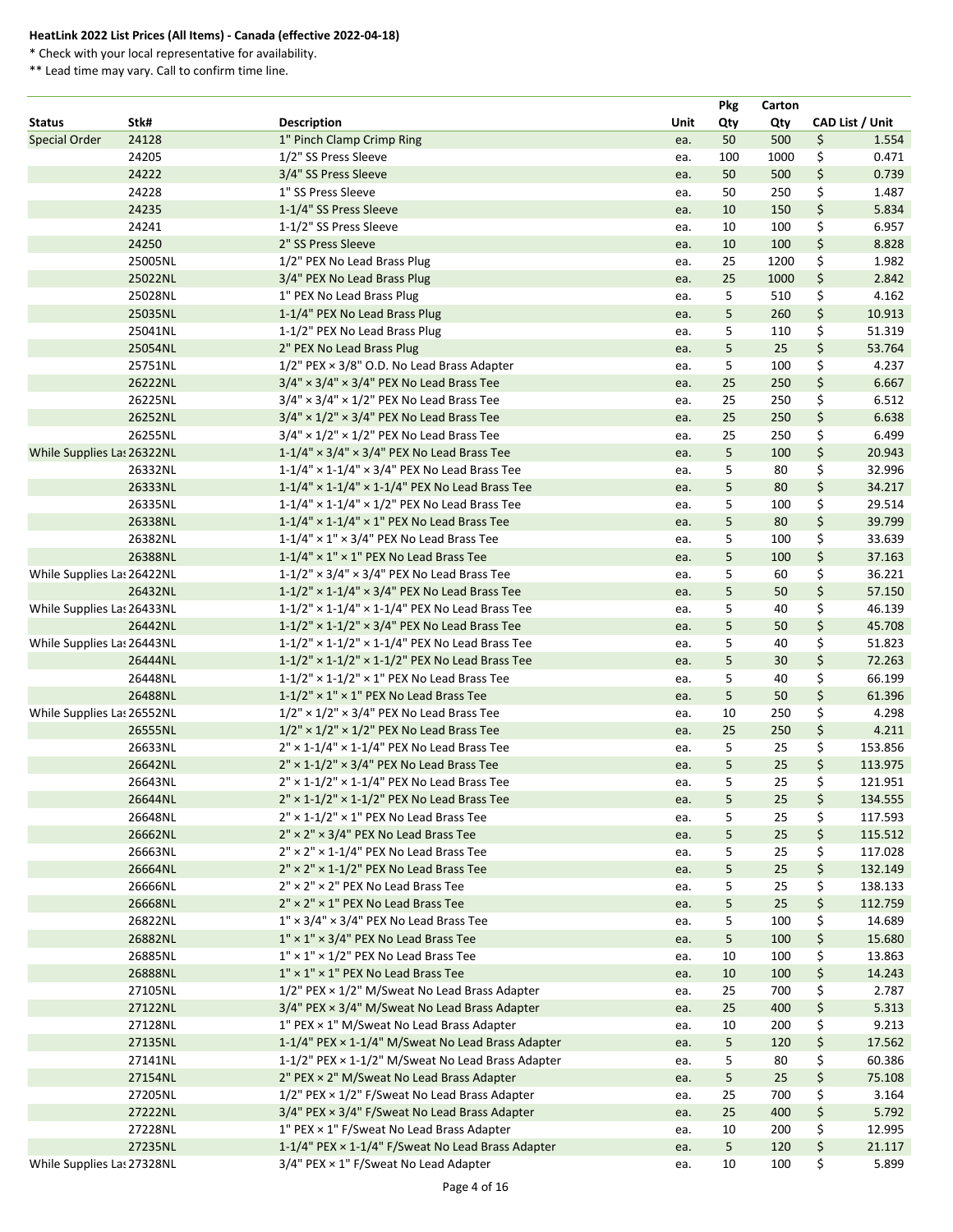\* Check with your local representative for availability.

|                            |              |                                                                          |      | <b>Pkg</b>   | Carton |                  |
|----------------------------|--------------|--------------------------------------------------------------------------|------|--------------|--------|------------------|
| <b>Status</b>              | Stk#         | <b>Description</b>                                                       | Unit | Qty          | Qty    | CAD List / Unit  |
|                            | 27505NL      | $1/2$ " PEX $\times$ $1/2$ " MNPT No Lead Brass Adapter                  | ea.  | 25           | 250    | \$<br>5.792      |
|                            | 27522NL      | 3/4" PEX × 3/4" MNPT No Lead Brass Adapter                               | ea.  | 25           | 250    | \$<br>8.405      |
|                            | 27525NL      | 3/4" PEX × 1/2" MNPT No Lead Brass Adapter                               | ea.  | 25           | 250    | \$<br>8.136      |
|                            | 27528NL      | $1"$ PEX $\times$ 1" MNPT No Lead Brass Adapter                          | ea.  | 10           | 150    | \$<br>15.371     |
|                            | 27535NL      | 1-1/4" PEX × 1-1/4" MNPT No Lead Brass Adapter                           | ea.  | 5            | 100    | \$<br>36.903     |
|                            | 27538NL      | 1-1/4" PEX × 1" MNPT No Lead Brass Adapter                               | ea.  | 5            | 100    | \$<br>24.092     |
|                            | 27541NL      | 1-1/2" PEX × 1-1/2" MNPT No Lead Brass Adapter                           | ea.  | 5            | 50     | \$<br>39.187     |
|                            | 27552NL      | 1/2" PEX × 3/4" MNPT No Lead Brass Adapter                               | ea.  | 10           | 250    | \$<br>8.126      |
|                            | 27554NL      | 2" PEX × 2" MNPT No Lead Brass Adapter                                   | ea.  | 5            | 25     | \$<br>116.121    |
|                            | 27582NL      | 1" PEX × 3/4" MNPT No Lead Brass Adapter                                 | ea.  | 5            | 200    | \$<br>10.735     |
|                            | 27605NL      | 1/2" PEX × 1/2" FNPT No Lead Brass Adapter                               | ea.  | 25           | 400    | \$<br>7.001      |
|                            | 27622NL      | 3/4" PEX × 3/4" FNPT No Lead Brass Adapter                               | ea.  | 25           | 300    | \$<br>10.113     |
|                            | 27628NL      | 1" PEX × 1" FNPT No Lead Brass Adapter                                   | ea.  | 25           | 150    | \$<br>13.582     |
| While Supplies Las 27632NL |              | 1-1/4" PEX × 3/4" FNPT No Lead Brass Adapter                             | ea.  | 5            | 200    | \$<br>20.338     |
|                            | 27635NL      | 1-1/4" PEX × 1-1/4" FNPT No Lead Brass Adapter                           | ea.  | 5            | 80     | \$<br>43.350     |
| While Supplies Las 27638NL |              | 1-1/4" PEX × 1" FNPT No Lead Brass Adapter                               | ea.  | 5            | 100    | \$<br>25.731     |
| While Supplies Las 27641NL |              | 1-1/2" PEX × 1-1/2" FNPT No Lead Brass Adapter                           | ea.  | 5            | 50     | \$<br>63.244     |
|                            | 28005NL      | $1/2" \times 1/2"$ PEX No Lead Brass Elbow                               | ea.  | 25           | 250    | \$<br>3.333      |
|                            | 28022NL      | $3/4" \times 3/4"$ PEX No Lead Brass Elbow                               | ea.  | 25           | 250    | \$<br>5.076      |
|                            | 28028NL      | 1" x 1" PEX No Lead Brass Elbow                                          |      | 10           | 100    | \$<br>11.761     |
|                            |              |                                                                          | ea.  |              |        | \$               |
|                            | 28035NL      | $1-1/4" \times 1-1/4"$ PEX No Lead Brass Elbow                           | ea.  | 5            | 120    | 21.908           |
|                            | 28041NL      | $1-1/2"$ × 1-1/2" PEX No Lead Brass Elbow                                | ea.  | 5            | 50     | \$<br>52.955     |
|                            | 28054NL      | 2" × 2" PEX No Lead Brass Elbow                                          | ea.  | 5            | 25     | \$<br>98.594     |
|                            | 28205        | $1/2$ " PEX Insert × Closed, $3''$ × 6" Stub-out Elbow with Edge Bracket | ea.  | 25           | 100    | \$<br>14.230     |
|                            | 28206        | 1/2" PEX Insert × Closed, 3" × 6" Stub-out Elbow                         | ea.  | 50           |        | \$<br>8.901      |
| While Supplies Las 28225NL |              | $3/4" \times 1/2"$ PEX No Lead Brass Elbow                               | ea.  | 10           | 250    | \$<br>4.199      |
|                            | 28305NL      | 1/2" PEX × 1/2" FNPT Drop Ear No Lead Brass Elbow                        | ea.  | 10           | 160    | \$<br>14.031     |
|                            | 28535NL      | 1-1/4" PEX × 1-1/4" MNPT No Lead Brass Elbow                             | ea.  | 5            | 50     | \$<br>44.230     |
|                            | 29005NL      | $1/2" \times 1/2"$ PEX No Lead Brass Coupling                            | ea.  | 25           | 500    | \$<br>2.443      |
|                            | 29022NL      | $3/4" \times 3/4"$ PEX No Lead Brass Coupling                            | ea.  | 25           | 250    | \$<br>3.434      |
|                            | 29028NL      | $1'' \times 1''$ PEX No Lead Brass Coupling                              | ea.  | 10           | 250    | \$<br>5.296      |
|                            | 29035NL      | $1-1/4" \times 1-1/4"$ PEX No Lead Brass Coupling                        | ea.  | 5            | 180    | \$<br>11.095     |
|                            | 29041NL      | $1-1/2$ " × $1-1/2$ " PEX No Lead Brass Coupling                         | ea.  | 5            | 90     | \$<br>39.140     |
|                            | 29054NL      | 2" × 2" PEX No Lead Brass Coupling                                       | ea.  | 5            | 25     | \$<br>58.698     |
|                            | 29225NL      | $3/4" \times 1/2"$ PEX No Lead Brass Coupling                            | ea.  | 25           | 500    | \$<br>4.294      |
|                            | 29238NL      | $1-1/4" \times 1"$ PEX No Lead Brass Coupling                            | ea.  | 5            | 200    | \$<br>11.463     |
|                            | 29243NL      | $1-1/2$ " × $1-1/4$ " PEX No Lead Brass Coupling                         | ea.  | 5            | 100    | \$<br>21.389     |
|                            | 29248NL      | $1-1/2" \times 1"$ PEX No Lead Brass Coupling                            | ea.  | 5            | 100    | \$<br>36.269     |
|                            | 29263NL      | $2'' \times 1 - 1/4''$ PEX No Lead Brass Coupling                        | ea.  | 5            | 25     | \$<br>54.715     |
|                            | 29264NL      | $2'' \times 1 - 1/2''$ PEX No Lead Brass Coupling                        | ea.  | 5            | 25     | \$<br>57.447     |
|                            | 29282NL      | $1'' \times 3/4''$ PEX No Lead Brass Coupling                            | ea.  | 10           | 250    | \$<br>5.813      |
|                            | 30071        | Universal Sensor (10K)                                                   | ea.  | $\mathbf{1}$ |        | \$<br>73.290     |
|                            | 30072        | Slab Sensor (10K) PVC Sleeve 20ft Cable                                  | ea.  | $\mathbf{1}$ |        | \$<br>246.940    |
|                            | 30073        | Slab Sensor (10K) PVC Sleeve 40ft Cable                                  | ea.  | $\mathbf{1}$ |        | \$<br>419.500    |
| While Supplies Las 30076   |              | Indoor Sensor (10K) Small Enclosure                                      | ea.  | $\mathbf{1}$ |        | \$<br>90.820     |
| While Supplies Las 30077   |              | Indoor Sensor (10K) Flush Mount                                          | ea.  | $\mathbf{1}$ |        | \$<br>140.030    |
|                            | 30079        | Slab Sensor (10K) SS Sleeve 10ft Cable                                   | ea.  | $\mathbf{1}$ |        | \$<br>88.660     |
|                            | 30090        | Snow/Ice Sensor (10K) 65 ft cable                                        | ea.  | $\mathbf{1}$ |        | \$<br>2,018.030  |
|                            | 30091        | <b>Snow/Ice Sensor Socket</b>                                            |      | $\mathbf{1}$ |        | \$<br>458.630    |
|                            |              | SnowMeltingKit-Start/StopModule w/Slab and UniversalSensor               | ea.  |              |        | \$               |
| While Supplies Las 30092   |              |                                                                          | ea.  | $\mathbf{1}$ |        | 1,091.350        |
|                            | 31355        | HeatLink <sup>®</sup> Compact Mixing Reset Control                       | ea.  | $\mathbf{1}$ |        | \$<br>925.540    |
|                            | 31680        | Snow Melt Control 680-BMS BACnet (30090,30091, Snow/Ice Sensor so        | ea.  | $\mathbf{1}$ |        | \$<br>7,316.050  |
|                            | 3WMIX        | 3-Way Mixing Panel 1-1/4" 26-99 Pump                                     | ea.  | $\mathbf{1}$ |        | \$<br>7,996.000  |
|                            | 3WMIX-BMS    | 3-Way Mixing Panel 1-1/4" 26-99 Pump BMS                                 | ea.  | $\mathbf{1}$ |        | \$<br>6,542.000  |
|                            | 3WMIX-SMCP   | 3-Way Mixing Panel 1-1/4" 26-99 Pump Snow Melt                           | ea.  | $\mathbf{1}$ |        | \$<br>8,856.000  |
|                            | 3WMIXHH      | 3-Way Mixing Panel 1-1/4" 26-150 Pump                                    | ea.  | $\mathbf{1}$ |        | \$<br>9,413.000  |
|                            | 3WMIXHH-BMS  | 3-Way Mixing Panel 1-1/4" 26-150 Pump BMS                                | ea.  | $\mathbf{1}$ |        | \$<br>8,613.000  |
|                            | 3WMIXHH-SMCP | 3-Way Mixing Panel 1-1/4" 26-150 Pump Snow Melt                          | ea.  | $\mathbf{1}$ |        | \$<br>10,725.000 |
| Discontinued               | 40226        | StatLink <sup>®</sup> 6 Zone Base Module                                 | ea.  | $\mathbf{1}$ | 36     | \$<br>199.170    |
|                            | 40318        | StatLink® 8 Zone Wired Module                                            | ea.  | $\mathbf{1}$ | 16     | \$<br>253.650    |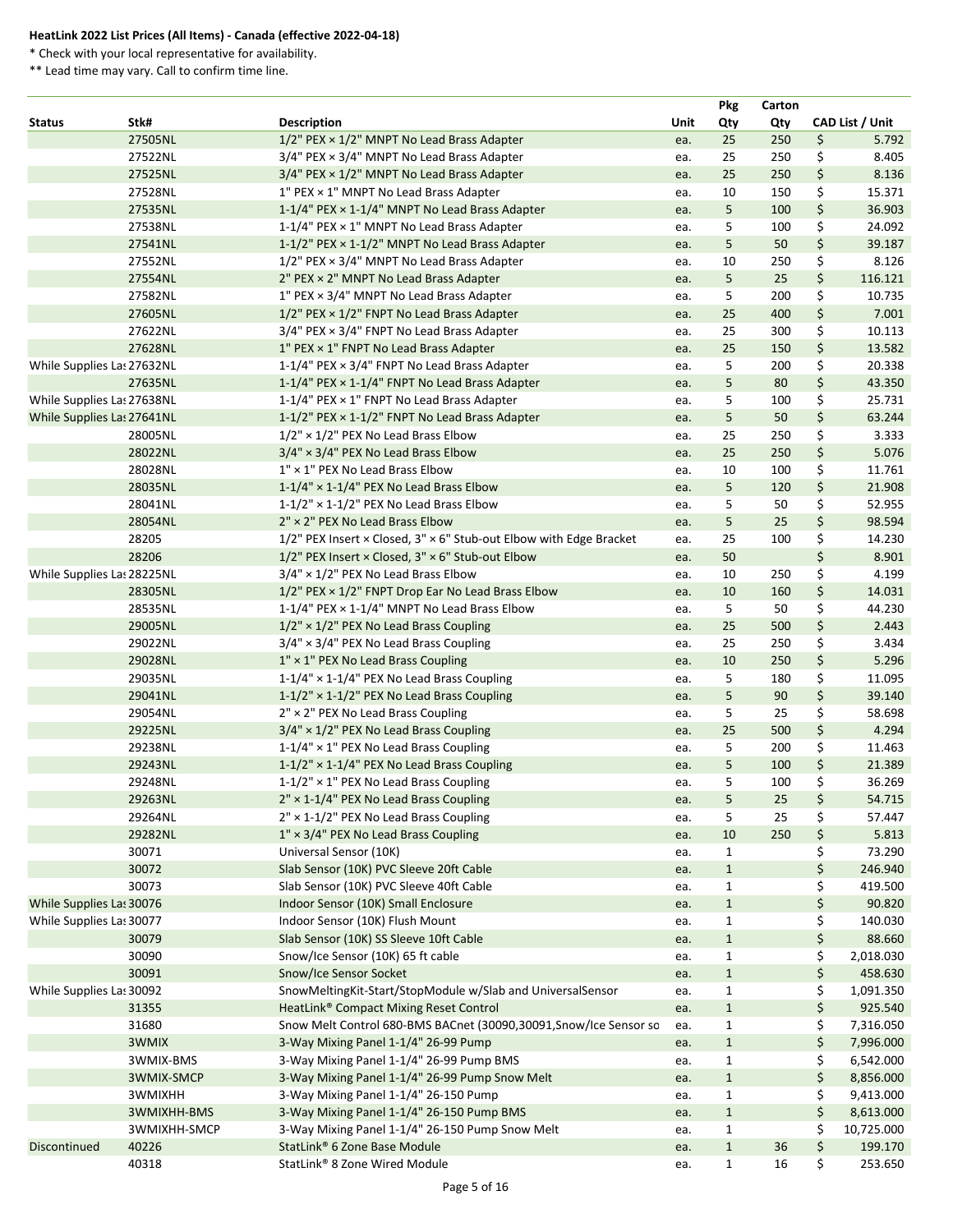\* Check with your local representative for availability.

|                          |                   |                                                                         |             | <b>Pkg</b>   | Carton         |     |                 |
|--------------------------|-------------------|-------------------------------------------------------------------------|-------------|--------------|----------------|-----|-----------------|
| <b>Status</b>            | Stk#              | <b>Description</b>                                                      | <b>Unit</b> | Qty          | Qty            |     | CAD List / Unit |
|                          | 40328             | StatLink® 8 Zone Wireless Module                                        | ea.         | $\mathbf{1}$ | 16             | \$  | 433.200         |
|                          | 41316             | 6 Zone Pump Wiring Center                                               | ea.         | 1            | 4              | \$  | 442.970         |
|                          | 43301             | <b>Wireless Internet Gateway</b>                                        | ea.         | $\mathbf{1}$ | 16             | \$  | 381.920         |
|                          | 43302             | <b>Wireless Relay</b>                                                   | ea.         | $\mathbf{1}$ | 20             | \$  | 156.510         |
|                          | 43303             | Door/Window Sensor                                                      | ea.         | $\mathbf{1}$ | 60             | \$  | 101.890         |
|                          | 43304             | Wireless Smart Plug / Repeater                                          | ea.         | $\mathbf{1}$ | 48             | \$  | 108.350         |
|                          | 43305             | <b>External Antenna</b>                                                 | ea.         | $\mathbf{1}$ | 100            | \$  | 64.990          |
|                          | 43306             | Co-ordinator                                                            | ea.         | $\mathbf{1}$ | 60             | \$  | 148.820         |
|                          | 43307             | Repeater                                                                | ea.         | $\mathbf{1}$ | 60             | \$  | 116.860         |
|                          | 43310             | <b>Water Leak Sensor</b>                                                | ea.         | $\mathbf{1}$ |                | \$  | 118.140         |
|                          | 43311             | <b>Inline Shutoff Valve</b>                                             | ea.         | $\mathbf{1}$ |                | \$  | 400.300         |
|                          | 44325             | StatLink <sup>®</sup> Installation Track, 25"                           | ea.         | $\mathbf{1}$ |                | \$  | 32.880          |
| While Supplies Las 45032 |                   | 8 Pin Round Socket for AC Relay                                         | ea.         | $\mathbf{1}$ |                | \$  | 43.080          |
|                          | 45112             | HeatLink® 24Vac DPDT Pump Relay Box                                     | ea.         | $\mathbf{1}$ |                | \$  | 260.950         |
| While Supplies Las 45813 |                   | 1A TimeDelay(SlowBlow)5x20mmGlassFuse for 461*Thermostats               | ea.         | $\mathbf{1}$ |                | \$  | 5.090           |
|                          |                   | 2A Medium Lag (Med. Blow) 5x20mm Glass Fuse for 40190                   |             | $\mathbf{1}$ |                | \$  | 10.170          |
| While Supplies Las 45822 |                   |                                                                         | pair        |              |                |     |                 |
|                          | 46645             | HeatLink <sup>®</sup> Wired Digital Timer Thermostat                    | ea.         | $\mathbf{1}$ | 40             | \$  | 146.160         |
|                          | 46801W            | HeatLink® Wireless Digital Thermostat                                   | ea.         | $\mathbf{1}$ | 40             | \$  | 170.450         |
|                          | 4WMIX             | 4-Way Mixing Panel 1-1/4" 26-99 Pump                                    | ea.         | $\mathbf{1}$ |                | \$  | 7,996.000       |
|                          | 4WMIX-BMS         | 4-Way Mixing Panel 1-1/4" 26-99 Pump BMS                                | ea.         | $\mathbf{1}$ |                | \$  | 6,542.000       |
|                          | 4WMIX-HH-SMCP-BAC | 4-Way Mixing Panel 1-1/4" 26-150 Pump Snow Melt (requires OPT-SM        | ea.         | $\mathbf{1}$ |                | \$  | 11,533.000      |
|                          | 4WMIX-SMCP        | 4-Way Mixing Panel 1-1/4" 26-99 Pump Snow Melt                          | ea.         | $\mathbf{1}$ |                | \$. | 8,856.000       |
|                          | 4WMIX-SMCP-BAC    | 4-Way Mixing Panel 1-1/4" 26-99 Pump Snow Melt (requires OPT-SMP        | ea.         | $\mathbf{1}$ |                | \$  | 9,918.000       |
|                          | 4WMIXHH           | 4-Way Mixing Panel 1-1/4" 26-150 Pump                                   | ea.         | $\mathbf{1}$ |                | \$  | 9,413.000       |
|                          | 4WMIXHH-BMS       | 4-Way Mixing Panel 1-1/4" 26-150 Pump BMS                               | ea.         | $\mathbf{1}$ |                | \$  | 8,613.000       |
|                          | 4WMIXHH-SMCP      | 4-Way Mixing Panel 1-1/4" 26-150 Pump Snow Melt                         | ea.         | 1            |                | \$  | 10,725.000      |
| While Supplies Las 56081 |                   | Zone Valve Ring for 56201 and 56231 Actuator                            | ea.         | $\mathbf{1}$ |                | \$  | 2.240           |
| While Supplies Las 56090 |                   | TwistSeal <sup>®</sup> Manifold Actuator Ring                           | ea.         | $\mathbf{1}$ |                | \$  | 4.680           |
| While Supplies Las 56091 |                   | <b>Valve Actuator Ring</b>                                              | ea.         | $\mathbf{1}$ |                | \$  | 5.930           |
|                          | 56121             | HeatLink <sup>®</sup> DDC Actuator for Manifolds and Valves             | ea.         | $\mathbf{1}$ | 100            | \$  | 262.500         |
|                          | 56200             | HeatLink <sup>®</sup> TwistSeal <sup>®</sup> Manifold Actuator with LED | ea.         | $\mathbf{1}$ | 100            | \$  | 114.800         |
|                          | 56201             | HeatLink® Valve & SS Manifold Actuator with LED                         | ea.         | 1            | 100            | \$  | 99.620          |
|                          | 56202             | HeatLink <sup>®</sup> Multiport Manifold Actuator with LED              | ea.         | $\mathbf{1}$ | 100            | \$  | 110.120         |
|                          | 56230             | HeatLink® TwistSeal® Manifold Actuator c/w End Switch                   | ea.         | $\mathbf{1}$ | 100            | \$  | 174.220         |
|                          | 56231             | HeatLink <sup>®</sup> Valve & SS Manifold Actuator c/w End Switch       | ea.         | $\mathbf{1}$ | 100            | \$  | 142.330         |
|                          | 56232             | HeatLink <sup>®</sup> Multiport Manifold Actuator c/w End Switch        | ea.         | $\mathbf{1}$ | 100            | \$  | 177.350         |
|                          | 56401             | <b>Wireless Valve Actuator</b>                                          | ea.         | $\mathbf{1}$ | 40             | \$  | 171.150         |
| While Supplies Las 57091 |                   | Thermostatic Head (16°-28°C)                                            | ea.         | 1            |                | \$  | 82.280          |
|                          | 57094             | Thermostatic Head c/w Capillary (68°-158°F)                             | ea.         | $\mathbf{1}$ | 5 <sup>5</sup> | \$  | 344.390         |
| While Supplies Las 58052 |                   | Plastic MixingValve Motor Coupling for 1" - 2" 4-Way Valves             | ea.         | $\mathbf{1}$ |                | \$  | 37.130          |
|                          | 58130.1           | Adapter for HeatLink 1"- 2" Rotary Actuator to WITA Valve               | ea.         | $\mathbf{1}$ |                | \$  | 129.350         |
|                          | 58131             | Mixing Valve Motor for 1" to 2" FNPT Valves 3-Point Floating            | ea.         | $\mathbf{1}$ |                | \$  | 785.660         |
|                          | 58132             | Mixing Valve Motor for 1" to 2" FNPT Valves DDC                         | ea.         | $\mathbf{1}$ |                | \$  | 1,040.530       |
| While Supplies Las 58199 |                   | Mixing Valve Motor for 2-1/2" to 4" Flange Mixing Valves                | ea.         | $\mathbf{1}$ |                | \$  | 549.980         |
|                          | 58200             | Mixing Valve Motor for 2" to 4" Flange Mixing Valves 3-Point Floating   | ea.         | $\mathbf{1}$ |                | \$  | 1,226.510       |
|                          | 58300             | Mixing Valve Motor for 2" to 4" Flange Mixing Valves DDC                |             | $\mathbf{1}$ |                | \$  |                 |
|                          |                   |                                                                         | ea.         |              |                |     | 2,184.990       |
| While Supplies Las 58850 |                   | AccssryPack #58150 v2 Mounted on Black CastIronMixingVlv                | ea.         | $\mathbf{1}$ |                | \$  | 43.540          |
| While Supplies Las 58950 |                   | Accessory Pack for #58150 v1 (Rectangle, SM5)                           | ea.         | $\mathbf{1}$ |                | \$  | 43.540          |
|                          | 60020V            | Pressure Activated Bypass Valve 3/4"                                    | ea.         | $\mathbf{1}$ |                | \$  | 234.190         |
|                          | 60025V            | Pressure Activated Bypass Valve 1"                                      | ea.         | 1            |                | \$  | 301.410         |
|                          | 60040V            | Pressure Activated Bypass Valve 1-1/4"                                  | ea.         | $\mathbf{1}$ |                | \$  | 398.700         |
|                          | 62016V            | Straight Zone Valve 1/2" NPT                                            | ea.         | $\mathbf{1}$ |                | \$  | 106.700         |
|                          | 62020V            | Straight Zone Valve 3/4" NPT                                            | ea.         | $\mathbf{1}$ |                | \$  | 137.200         |
|                          | 62025V            | Straight Zone Valve 1" NPT                                              | ea.         | $\mathbf{1}$ |                | \$  | 171.910         |
|                          | 62030V            | Straight Zone Valve 1-1/4" NPT                                          | ea.         | $\mathbf{1}$ |                | \$  | 307.660         |
| While Supplies Las 62216 |                   | Straight Zone Valve 1/2" NPT, Nickel Plated                             | ea.         | 1            | 20             | \$  | 84.220          |
| While Supplies Las 62220 |                   | Straight Zone Valve 3/4" NPT, Nickel Plated                             | ea.         | $\mathbf{1}$ | 20             | \$  | 108.280         |
| While Supplies Las 62325 |                   | Straight Balancing Valve 1" F/Sweat                                     | ea.         | $\mathbf{1}$ | 24             | \$  | 167.580         |
| While Supplies Las 62816 |                   | Zone Valve Insert 1/2" (Blue Cap)                                       | ea.         | $\mathbf{1}$ |                | \$  | 86.000          |
|                          | 62900V            | Zone Valve Insert for 62000V Series Valves                              | ea.         | $\mathbf{1}$ |                | \$  | 77.840          |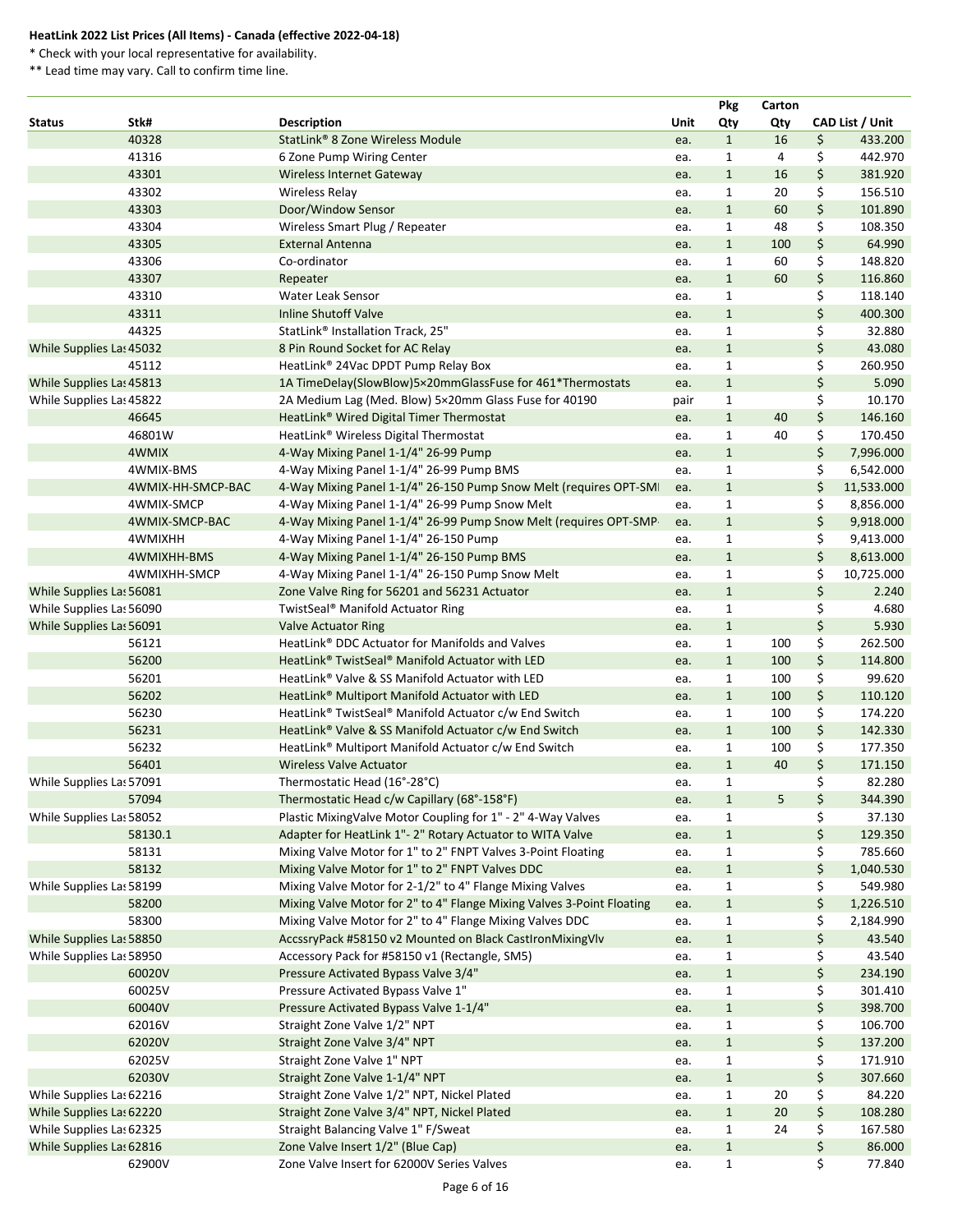\* Check with your local representative for availability.

|                          |         |                                                             |             | <b>Pkg</b>                   | Carton |          |                 |
|--------------------------|---------|-------------------------------------------------------------|-------------|------------------------------|--------|----------|-----------------|
| <b>Status</b>            | Stk#    | <b>Description</b>                                          | <b>Unit</b> | Qty                          | Qty    |          | CAD List / Unit |
| While Supplies Las 62916 |         | Radiator Valve Insert 1/2" (Black Cap)                      | ea.         | $\mathbf{1}$                 |        | \$       | 74.800          |
| While Supplies Las 62920 |         | Radiator Valve Insert 3/4" (Black Cap)                      | ea.         | $\mathbf{1}$                 |        | \$       | 93.340          |
| While Supplies Las 62925 |         | Zone Valve Insert 1" (Black Cap)                            | ea.         | $\mathbf{1}$                 | 10     | \$       | 120.670         |
| While Supplies Las 62930 |         | Zone Valve Insert 1-1/4" (Black Cap) and 3/4" (Blue Cap)    | ea.         | $\mathbf{1}$                 | 10     | \$       | 129.740         |
|                          | 63026   | $1'' \times 3$ -Way FNPT Mixing / Diverting Valve           | ea.         | $\mathbf{1}$                 |        | \$       | 424.840         |
|                          | 63026.1 | 1" 3- & 4-Way Valve Shaft & Seal Kit                        | ea.         | $\mathbf{1}$                 |        | \$       | 127.300         |
|                          | 63539   | 1-1/4" × 3-Way FNPT Mixing / Diverting Valve                | ea.         | $\mathbf{1}$                 |        | \$       | 484.110         |
|                          | 63541   | 1-1/2" × 3-Way FNPT Mixing / Diverting Valve                | ea.         | $\mathbf{1}$                 |        | \$       | 712.470         |
|                          | 63542.1 | 1-1/4" and 1-1/2" 3- & 4-Way Valve Shaft & Seal Kit         | ea.         | $\mathbf{1}$                 |        | \$       | 110.390         |
|                          | 63551   | 2" × 3-Way FNPT Mixing / Diverting Valve                    | ea.         | $\mathbf{1}$                 |        | \$       | 857.380         |
|                          | 63551.1 | 2" 3- & 4-Way Valve Shaft & Seal Kit                        | ea.         | $\mathbf{1}$                 |        | \$       | 110.390         |
| While Supplies Las 63716 |         | 1/2" Compact 3-Way Mixing Valve                             | ea.         | $\mathbf{1}$                 | 5      | \$       | 277.770         |
|                          | 63720V  | 3/4" Compact 3-Way Mixing Valve                             | ea.         | $\mathbf{1}$                 |        | \$       | 484.380         |
|                          | 63725V  | 1" Compact 3-Way Mixing Valve                               | ea.         | $\mathbf{1}$                 |        | \$       | 614.440         |
| While Supplies Las 63732 |         | 1-1/4" Compact 3-Way Mixing Valve                           | ea.         | $\mathbf{1}$                 | 5      | \$       | 842.460         |
|                          | 64026   | $1'' \times 4$ -Way FNPT Mixing Valve                       | ea.         | $\mathbf{1}$                 |        | \$       | 427.070         |
|                          | 64031   | $1-1/4" \times 4$ -Way FNPT Mixing Valve                    | ea.         | $\mathbf{1}$                 |        | \$       | 458.350         |
|                          | 64041   | $1-1/2$ " × 4-Way FNPT Mixing Valve                         | ea.         | $\mathbf{1}$                 |        | \$       | 725.740         |
|                          | 64051   | 2" × 4-Way FNPT Mixing Valve                                | ea.         | $\mathbf{1}$                 |        | \$       | 923.180         |
|                          | 64164   | 2" × 4-Way Flange Mixing Valve                              | ea.         | $\mathbf{1}$                 |        | \$       | 1,574.940       |
|                          | 64164F  | 2" DIN Flange                                               | ea.         | $\mathbf{1}$                 |        | \$       | 83.020          |
|                          | 64164G  | 2" Gasket for DIN Flange                                    | ea.         | $\mathbf{1}$                 |        | \$       | 26.070          |
|                          | 64166   | 2-1/2" × 4-Way Flange Mixing Valve                          | ea.         | $\mathbf{1}$                 |        | \$       | 1,932.090       |
|                          | 64166F  | 2-1/2" DIN Flange                                           | ea.         | $\mathbf{1}$                 |        | \$       | 101.630         |
|                          | 64166G  | 2-1/2" Gasket for DIN Flange                                | ea.         | $\mathbf{1}$                 |        | \$       | 45.350          |
|                          | 64181   | 3" × 4-Way Flange Mixing Valve                              | ea.         | $\mathbf{1}$                 |        | \$       | 2,694.830       |
|                          | 64181F  | 3" DIN Flange                                               | ea.         | $\mathbf{1}$                 |        | \$       | 164.490         |
|                          | 64181G  | 3" Gasket for DIN Flange                                    | ea.         | 1                            |        | \$       | 55.210          |
| While Supplies Las 64931 |         | Pressure Activated Bypass for Mixing Block 64331            | ea.         | $\mathbf{1}$                 |        | \$       | 128.770         |
| While Supplies Las 64950 |         | 1-1/2" & 2" 4-Way Cast Iron Mixing Valve Repair Kit         | ea.         | $\mathbf{1}$                 |        | \$       | 428.330         |
|                          | 65000   | 4" × 4-Way Flange Mixing Valve                              | ea.         | $\mathbf{1}$                 |        | \$       | 3,693.910       |
|                          | 65000F  | 4" DIN Flange                                               | ea.         | $\mathbf{1}$                 |        | \$       | 191.520         |
|                          | 65000G  | 4" Gasket for DIN Flange                                    | ea.         | $1\,$                        |        | \$       | 71.650          |
| Discontinued             | 67005   | 1/2" PEX Comp. × 1/2" M/Sweat Adapter                       | ea.         | 1                            | 25     | \$       | 13.260          |
|                          | 67019   | 5/8" PEX Comp. × 3/4" M/Sweat Adapter                       | ea.         | $\mathbf{1}$                 | 25     | \$       | 27.770          |
|                          | 67119   | 5/8" PEX Comp. x 3/4" F/Sweat Adapter                       | ea.         | $\mathbf{1}$                 | 25     | \$       | 28.420          |
| While Supplies Las 68012 |         | 3/8" PEX Comp. x 1/2" MNPT Adapter                          | ea.         | $\mathbf{1}$                 | 25     | \$       | 15.420          |
|                          | 68019   | 5/8" PEX Comp. x 3/4" MNPT Adapter                          |             | $\mathbf{1}$                 | 25     | \$       | 26.280          |
|                          | 69005   | $1/2" \times 1/2"$ PEX Comp. Coupling                       | ea.         | $\mathbf{1}$                 | 25     | \$       | 43.870          |
|                          | 69019   | $5/8" \times 5/8"$ PEX Comp. Coupling                       | ea.         |                              | 25     | \$       | 43.870          |
|                          | 69022   | $3/4" \times 3/4"$ PEX Comp. Coupling                       | ea.         | $\mathbf{1}$                 | 25     |          | 62.780          |
|                          | 71724   | Recessed Manifold Housing 24"×23"×3-7/8"                    | ea.         | $\mathbf{1}$<br>$\mathbf{1}$ |        | \$<br>\$ | 547.820         |
|                          |         |                                                             | ea.         |                              |        |          |                 |
|                          | 71730   | Recessed Manifold Housing 30"×23"×3-7/8"                    | ea.         | $\mathbf{1}$                 |        | \$       | 605.760         |
|                          | 71743   | Recessed Manifold Housing 43-1/2"×23"×3-7/8"                | ea.         | $\mathbf{1}$                 |        | \$       | 705.310         |
|                          | 71901   | Key Lock for Manifold Housing Door                          | ea.         | $\mathbf{1}$                 |        | \$       | 29.970          |
|                          | 72401   | Manifold Mounting Rails for Surface Mount Manifold Housings | ea.         | 1                            |        | \$       | 59.580          |
|                          | 72434   | Surface Mounted Manifold Housing 34-1/2"×28-1/2"×5-7/8"     | ea.         | $\mathbf{1}$                 |        | \$       | 827.660         |
|                          | 72442   | Surface Mounted Manifold Housing 42-1/2"×28-1/2"×5-7/8"     | ea.         | $\mathbf{1}$                 |        | \$       | 942.240         |
|                          | 72446   | Surface Mounted Manifold Housing 46-1/2"×28-1/2"×5-7/8"     | ea.         | $\mathbf{1}$                 |        | \$       | 1,068.400       |
| Special Order            | 72469   | Surface Mounted Manifold Housing 69"×28-1/2"×5-7/8"         | ea.         | $\mathbf{1}$                 |        | \$       | 1,704.500       |
| <b>Special Order</b>     | 72481   | Surface Mounted Manifold Housing 85"×28-1/2"×5-7/8"         | ea.         | $\mathbf{1}$                 |        | \$       | 1,932.250       |
| Special Order            | 72493   | Surface Mounted Manifold Housing 93"×28-1/2"×5-7/8"         | ea.         | 1                            |        | \$       | 2,200.530       |
|                          | 76100   | Coupling for 1-1/4" SS Manifold                             | ea.         | $\mathbf{1}$                 |        | \$       | 57.040          |
|                          | 76101   | Mounting Bracket for 1-1/4" SS Manifold                     | ea.         | $\mathbf{1}$                 |        | \$       | 46.770          |
|                          | 76102   | 2 Loop 1-1/4" SS Manifold with Flow Meters                  | ea.         | $\mathbf{1}$                 |        | \$       | 548.490         |
|                          | 76103   | 3 Loop 1-1/4" SS Manifold with Flow Meters                  | ea.         | $\mathbf{1}$                 |        | \$       | 639.710         |
|                          | 76104   | 4 Loop 1-1/4" SS Manifold with Flow Meters                  | ea.         | $\mathbf{1}$                 |        | \$       | 785.930         |
|                          | 76105   | 5 Loop 1-1/4" SS Manifold with Flow Meters                  | ea.         | 1                            |        | \$       | 877.270         |
|                          | 76106   | 6 Loop 1-1/4" SS Manifold with Flow Meters                  | ea.         | $\mathbf{1}$                 |        | \$       | 987.030         |
|                          | 76107   | 7 Loop 1-1/4" SS Manifold with Flow Meters                  | ea.         | $\mathbf{1}$                 |        | \$       | 1,078.370       |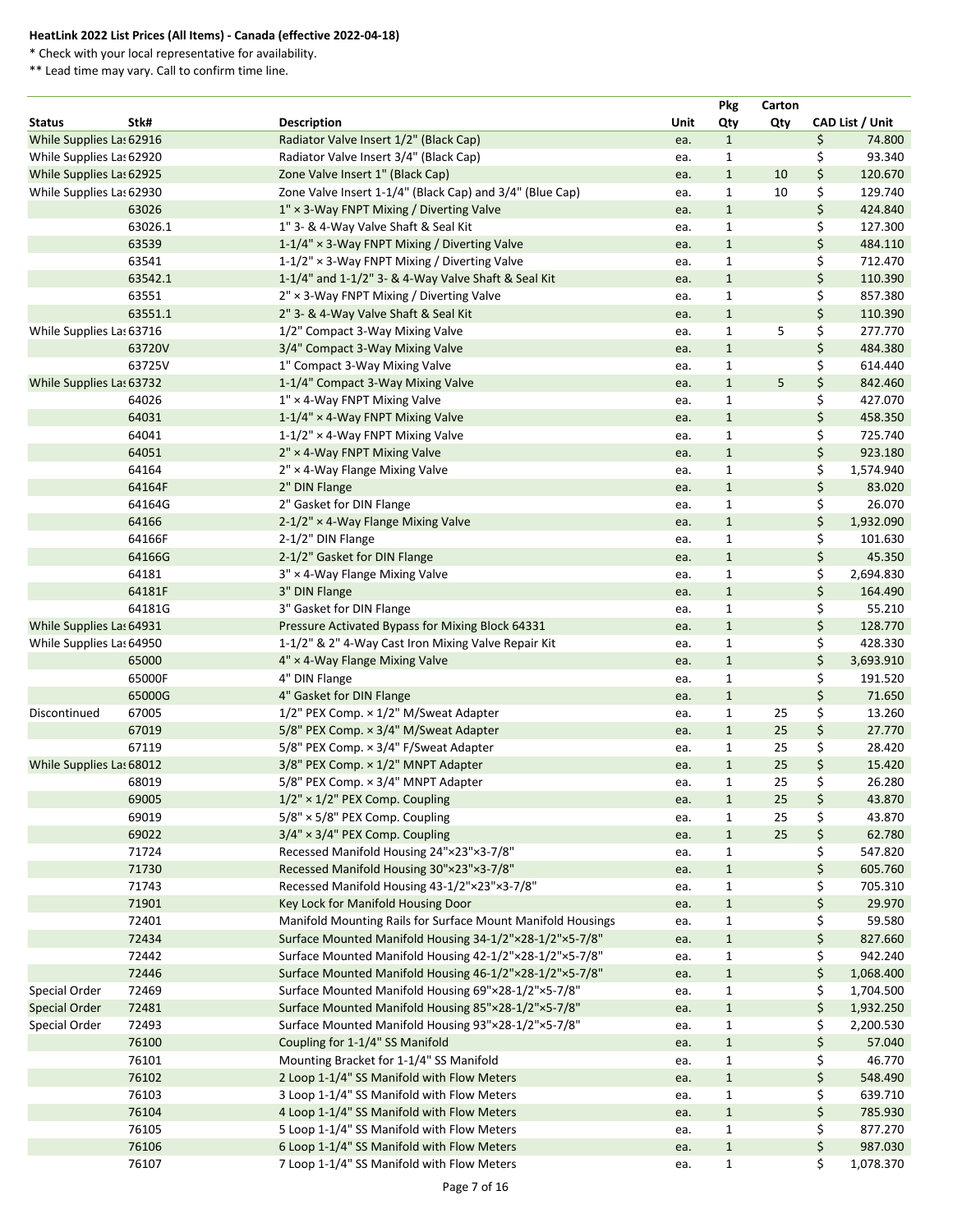\* Check with your local representative for availability.

|               |                          |                                                                        |      | <b>Pkg</b>   | Carton |                 |
|---------------|--------------------------|------------------------------------------------------------------------|------|--------------|--------|-----------------|
| <b>Status</b> | Stk#                     | <b>Description</b>                                                     | Unit | Qty          | Qty    | CAD List / Unit |
|               | 76108                    | 8 Loop 1-1/4" SS Manifold with Flow Meters                             | ea.  | $\mathbf{1}$ |        | \$<br>1,224.650 |
|               | 76109                    | 9 Loop 1-1/4" SS Manifold with Flow Meters                             | ea.  | $\mathbf{1}$ |        | \$<br>1,325.060 |
|               | 76110                    | 10 Loop 1-1/4" SS Manifold with Flow Meters                            | ea.  | $\mathbf{1}$ |        | \$<br>1,425.810 |
|               | 76111                    | 11 Loop 1-1/4" SS Manifold with Flow Meters                            | ea.  | $\mathbf{1}$ |        | \$<br>1,626.640 |
|               | 76112                    | 12 Loop 1-1/4" SS Manifold with Flow Meters                            | ea.  | $\mathbf{1}$ |        | \$<br>1,827.900 |
|               | 76192                    | 1" NPT Adapter for 1-1/4" SS Manifold                                  | ea.  | $\mathbf 1$  |        | \$<br>54.580    |
|               | 76202                    | 2 Loop 1-1/4" High Flow SS Manifold                                    | ea.  | $\mathbf{1}$ |        | \$<br>527.830   |
|               | 76203                    | 3 Loop 1-1/4" High Flow SS Manifold                                    | ea.  | $\mathbf{1}$ |        | \$<br>605.760   |
|               | 76204                    | 4 Loop 1-1/4" High Flow SS Manifold                                    | ea.  | $\mathbf{1}$ |        | \$<br>739.610   |
|               | 76205                    | 5 Loop 1-1/4" High Flow SS Manifold                                    | ea.  | $\mathbf{1}$ |        | \$<br>817.670   |
|               | 76206                    | 6 Loop 1-1/4" High Flow SS Manifold                                    | ea.  | $\mathbf{1}$ |        | \$<br>914.370   |
|               | 76207                    | 7 Loop 1-1/4" High Flow SS Manifold                                    | ea.  | $\mathbf{1}$ |        | \$<br>992.550   |
|               | 76208                    | 8 Loop 1-1/4" High Flow SS Manifold                                    | ea.  | $\mathbf{1}$ |        | \$<br>1,126.310 |
|               | 76209                    | 9 Loop 1-1/4" High Flow SS Manifold                                    | ea.  | $\mathbf{1}$ |        | \$<br>1,213.660 |
|               | 76210                    | 10 Loop 1-1/4" High Flow SS Manifold                                   | ea.  | $\mathbf{1}$ |        | \$<br>1,301.200 |
|               | 76211                    | 11 Loop 1-1/4" High Flow SS Manifold                                   | ea.  | $\mathbf{1}$ |        | \$<br>1,490.530 |
|               | 76212                    | 12 Loop 1-1/4" High Flow SS Manifold                                   | ea.  | $\mathbf{1}$ |        | \$<br>1,680.000 |
|               | 76600                    | Coupling for 2" SS Manifold                                            | pair | $\mathbf{1}$ |        | \$<br>167.050   |
|               | 76601                    | Loctite 55                                                             | ea.  | $\mathbf{1}$ |        | \$<br>101.430   |
|               | While Supplies Las 76604 | 4 Loop 2" SS Manifold                                                  | ea.  | $\mathbf{1}$ |        | \$<br>803.150   |
|               | While Supplies Las 76605 | 5 Loop 2" SS Manifold                                                  | ea.  | $\mathbf{1}$ |        | \$<br>978.630   |
|               | 76606                    | 6 Loop 2" SS Manifold                                                  | ea.  | 1            |        | \$<br>1,629.550 |
|               | While Supplies Las 76607 | 7 Loop 2" SS Manifold                                                  | ea.  | $\mathbf{1}$ |        | \$<br>1,236.230 |
|               | 76608                    | 8 Loop 2" SS Manifold                                                  | ea.  | $\mathbf{1}$ |        | \$<br>1,989.650 |
|               | While Supplies Las 76609 | 9 Loop 2" SS Manifold                                                  | ea.  | $\mathbf{1}$ |        | \$<br>1,494.300 |
|               | 76610                    | 10 Loop 2" SS Manifold                                                 |      | $\mathbf{1}$ |        | \$<br>2,355.880 |
|               | While Supplies Las 76611 | 11 Loop 2" SS Manifold                                                 | ea.  |              |        | \$              |
|               |                          |                                                                        | ea.  | $\mathbf{1}$ |        | 1,701.640       |
|               | 76612                    | 12 Loop 2" SS Manifold                                                 | ea.  | $\mathbf{1}$ |        | \$<br>2,807.300 |
|               | 76614                    | 14 Loop 2" SS Manifold                                                 | ea.  | $\mathbf{1}$ |        | \$<br>2,857.040 |
|               | 76675                    | 1" Cap and Washer for 2" SS Manifold                                   | pair | $\mathbf{1}$ |        | \$<br>44.970    |
|               | While Supplies Las 76680 | O-ring for 2" SS Manifold, Closed End, and Open End Adapters           | ea.  | $\mathbf{1}$ |        | \$<br>5.370     |
|               | 76840                    | 1-1/2" MNPT Assembly Kit for 2" SS Manifold                            | ea.  | $\mathbf 1$  |        | \$<br>430.710   |
|               | 76850                    | 2" MNPT Assembly Kit for 2" SS Manifold                                | ea.  | $\mathbf{1}$ |        | \$<br>430.420   |
|               | 76905                    | 1/2" Plug for 1-1/4" SS Manifold                                       | ea.  | 1            |        | 11.220          |
|               | 76911                    | Zone Valve Insert for 1-1/4" SS Manifold (Return)                      | ea.  | $\mathbf{1}$ |        | \$<br>38.530    |
|               | 76912                    | Balancing Valve Insert for 1-1/4" High Flow SS Manifold (supply)       | ea.  | $\mathbf{1}$ |        | \$<br>29.640    |
|               | 76916                    | Flow Meter Valve Insert (0-1.5 USgpm Lock Nut) for 1-1/4" SS Mfd (Sur  | ea.  | $\mathbf{1}$ |        | \$<br>69.220    |
|               | 76917                    | Flow Meter Valve Insert (0-6 L/min) for 1-1/4" SS Manifold (New Design | ea.  | $\mathbf{1}$ |        | \$<br>66.040    |
|               | 76918                    | Connecter Base for 1-1/4" SS Manifold (Flow Meter w/Lock Nut)          | ea.  | $\mathbf{1}$ |        | \$<br>14.010    |
|               | 76919                    | Connecter Base for 1-1/4" SS Manifold                                  | ea.  | 1            |        | \$<br>14.040    |
|               | 76922                    | 1" Ball Valve Set for 1-1/4" SS Manifold                               | set  | $\mathbf{1}$ |        | \$<br>296.590   |
|               | While Supplies Las 76924 | O-ring for 1-1/4" SS Manifold Coupling and End Connections             | ea.  | $\mathbf{1}$ |        | 3.900           |
|               | 76925                    | Black Shut-off Cap for 1-1/4" SS Manifold                              | ea.  | $\mathbf{1}$ |        | \$<br>6.800     |
|               | 76930                    | Hose Bib for 1-1/4" SS Manifold                                        | ea.  | $\mathbf{1}$ |        | \$<br>64.300    |
|               | 76932                    | Automatic Air Vent for 1-1/4" SS Manifold                              | ea.  | $\mathbf{1}$ |        | \$<br>50.660    |
|               | 76935                    | Side Mount Automatic Air Vent Set for 1-1/4" SS Manifold               | ea.  | 1            |        | \$<br>123.060   |
|               | 76936                    | Pressure Bypass for 1-1/4" SS Manifold (requires 77105 & PEX)          | ea.  | $\mathbf{1}$ |        | \$<br>373.780   |
|               | 76937                    | Pressure Bypass Kit for 1-1/4" SS Manifold                             | ea.  | $\mathbf 1$  |        | \$<br>379.290   |
|               | 76940                    | <b>Strap-on Thermometer</b>                                            | ea.  | $\mathbf{1}$ |        | \$<br>43.760    |
|               | 77005                    | 1/2" PEX to TwistSeal® Manifold Connecter                              | pair | $\mathbf{1}$ | 10     | \$<br>22.460    |
|               | While Supplies Las 77012 | 3/8" PEX to TwistSeal® Manifold Connecter                              | pair | $\mathbf{1}$ | 10     | \$<br>30.240    |
|               | 77019                    | 5/8" PEX to TwistSeal® Manifold Connecter                              | pair | $\mathbf{1}$ | 10     | \$<br>30.020    |
|               | 77022                    | 3/4" PEX to TwistSeal® Manifold Connecter c/w Nut                      | pair | $\mathbf{1}$ |        | \$<br>48.690    |
|               | 77100                    | Port Cap for 1-1/4" SS Manifold                                        | pair | $\mathbf{1}$ | 10     | \$<br>20.970    |
|               | 77105                    | 1/2" PEX to 1-1/4" SS Manifold Connecter                               | pair | $\mathbf{1}$ | 10     | \$<br>30.350    |
|               | 77119                    | 5/8" PEX to 1-1/4" SS Manifold Connecter                               | pair | $\mathbf{1}$ | 10     | \$<br>36.380    |
|               | 77122                    | 3/4" PEX to 1-1/4" SS Manifold Connecter                               | pair | $\mathbf{1}$ | 10     | \$<br>70.940    |
|               | 77305                    | 1/2" PEX Insert to 1-1/4" SS Manifold Connecter                        | pair | $\mathbf{1}$ | 10     | \$<br>29.730    |
|               | While Supplies Las 77600 | O-Ring for 2" Manifold PEX Connecters                                  | ea.  | $\mathbf{1}$ |        | 1.600           |
|               | 77619                    | 5/8" PEX to 2" SS Manifold Connecter                                   | pair | $\mathbf{1}$ |        | \$<br>59.620    |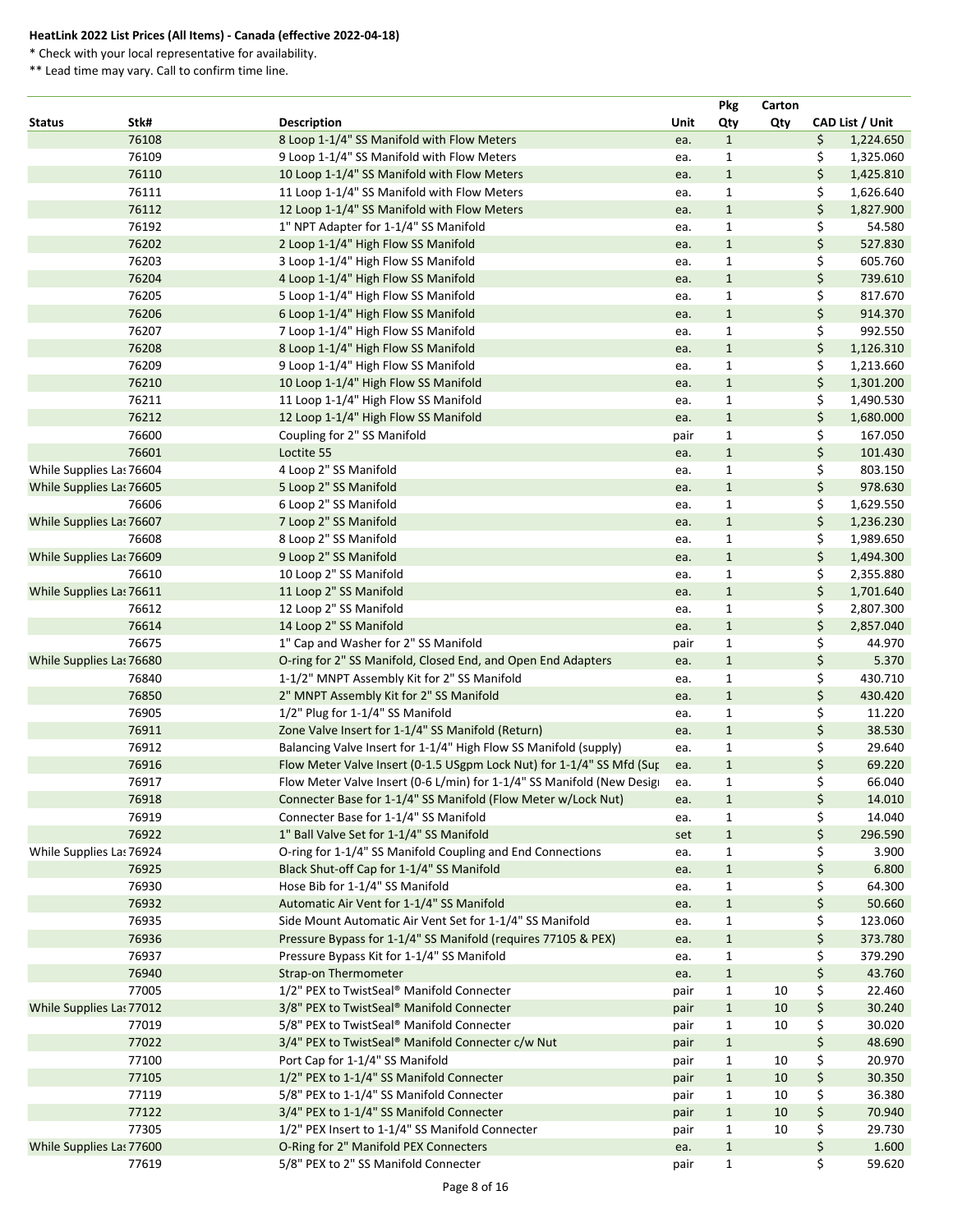\* Check with your local representative for availability.

|                          |                |                                                                                                        |            | <b>Pkg</b>                   | Carton |          |                 |
|--------------------------|----------------|--------------------------------------------------------------------------------------------------------|------------|------------------------------|--------|----------|-----------------|
| <b>Status</b>            | Stk#           | <b>Description</b>                                                                                     | Unit       | Qty                          | Qty    |          | CAD List / Unit |
|                          | 77622          | 3/4" PEX to 2" SS Manifold Connecter                                                                   | pair       | $\mathbf{1}$                 | 10     | \$       | 59.800          |
| Special Order            | 77628          | 1" PEX to 2" SS Manifold Connecter                                                                     | pair       | $\mathbf{1}$                 |        | \$       | 80.950          |
|                          | 77729          | O-ring for PEX to TwistSeal® Manifold Connecter                                                        | ea.        | 10                           |        | \$       | 1.410           |
| While Supplies Las 77739 |                | O-ring for PEX to 1-1/4" SS Manifold Connecter                                                         | ea.        | 10                           |        | \$       | 2.280           |
|                          | 78200          | TwistSeal® Mini Deluxe (40mm) Z.V. Supply & Balancing Return Module                                    | pair       | $\mathbf{1}$                 | 10     | \$       | 149.040         |
|                          | 78210          | TwistSeal® Mini Deluxe (40mm) Zone Valve Supply Module                                                 | ea.        | $\mathbf{1}$                 |        | \$       | 94.640          |
|                          | 78211          | TwistSeal® Mini Deluxe (40mm) Balancing Return Module                                                  | ea.        | $\mathbf{1}$                 |        | \$       | 96.980          |
|                          | 78221          | TwistSeal® Mini (40mm) Zone Valve Replacement Cartridge c/w O-ring                                     | ea.        | $\mathbf{1}$                 |        | \$       | 46.870          |
|                          | 78302          | TwistSeal® Mini (40mm) 2-port Z.V.Supply & Flow Meter Return Modul                                     | pair       | $\mathbf{1}$                 | 6      | \$       | 231.350         |
|                          | 78303          | TwistSeal® Mini (40mm) 3-port Z.V.Supply & Flow Meter Return Modul                                     | pair       | $\mathbf{1}$                 | 4      | \$       | 346.970         |
|                          | 78311          | TwistSeal <sup>®</sup> Mini Z.V. Rplcmnt. Cartridge for MultiportModule                                | ea.        | $\mathbf{1}$                 | 10     | \$       | 32.120          |
|                          | 78312          | TwistSeal® Mini Flow Meter Replacement Cartridge for 78300 Modules                                     | ea.        | $\mathbf{1}$                 | 20     | \$       | 59.630          |
|                          | 78314          | Assembly tool for TwistSeal® Mini Multiport Valves                                                     | ea.        | $\mathbf{1}$                 |        | \$       | 14.970          |
|                          | 78400          | TwistSeal® Deluxe (55mm) Z.V. Supply & Balancing Return Module Pair                                    | pair       | $\mathbf{1}$                 | 10     | \$       | 201.820         |
|                          | 78401          | TwistSeal® Deluxe (55mm) Zone Valve Supply Module                                                      | ea.        | $\mathbf{1}$                 |        | \$       | 143.390         |
|                          | 78402          | TwistSeal® Deluxe (55mm) Balancing Return Module                                                       | ea.        | 1                            |        | \$       | 134.580         |
|                          | 78411          | TwistSeal® (55mm) Zone Valve Replacement Cartridge c/w O-ring                                          | ea.        | $\mathbf{1}$                 |        | \$       | 94.660          |
| While Supplies Las 78811 |                | TwistSeal® Mini (40mm) Z.V. Upgrade Asmbl.                                                             | ea.        | $\mathbf{1}$                 |        | \$       | 77.720          |
| While Supplies Las 78812 |                | TwistSeal® Mini (40mm) Balance Valve Assembly                                                          | ea.        | $\mathbf{1}$                 |        | \$       | 72.850          |
|                          | 78902          | Plastic Nut for TwistSeal® Manifold Modules                                                            | ea.        | $\mathbf{1}$                 |        | \$       | 10.190          |
| While Supplies Las 78904 |                | Shut-off Cap TwistSeal® - Red                                                                          | ea.        | $\mathbf{1}$                 |        | \$       | 8.020           |
| While Supplies Las 78905 |                | TwistSeal® Zone Actuator Base (40mm & 55mm)                                                            | ea.        | $\mathbf{1}$                 |        | \$       | 3.550           |
| While Supplies Las 78906 |                | Balancing Valve Cap with Clip for TwistSeal® Manifold                                                  | ea.        | $\mathbf{1}$                 |        | \$       | 18.000          |
| While Supplies Las 78911 |                | TwistSeal® (55mm) Zone Valve Upgrade Assembly                                                          | ea.        | $\mathbf{1}$                 |        | \$       | 93.270          |
| While Supplies Las 78912 |                | TwistSeal® (55mm) Balance Valve Assembly                                                               | ea.        | $\mathbf{1}$                 |        | \$       | 72.450          |
| While Supplies Las 78921 |                | O-ring for TwistSeal® Valve Insert (40 & 55mm)                                                         | ea.        | 5                            |        | \$       | 1.140           |
| While Supplies Las 78922 |                | O-ring for TwistSeal® Balancing Shaft - 6×2mm (Cone Side)                                              | ea.        | 5                            |        | \$       | 2.700           |
|                          | 78923<br>78924 | O-ring for TwistSeal® Mini (40mm) & EasyFit™ Manifold Modules                                          | ea.        | 5<br>5                       |        | \$<br>\$ | 3.040<br>4.770  |
|                          | 79200          | O-ring for TwistSeal® (55mm) Manifold Module<br>1" TwistSeal® Mini (40mm) Deluxe Manifold Assembly Kit | ea.        | 1                            |        | \$       | 244.420         |
|                          | 79400          | 1" TwistSeal® (55mm) Deluxe Manifold Assembly Kit                                                      | ea.        |                              |        |          | 524.370         |
|                          | 79801          | TwistSeal® Mini (40mm) Closed End Cap                                                                  | ea.<br>ea. | $\mathbf{1}$<br>$\mathbf{1}$ |        | \$       | 11.590          |
| While Supplies Las 79808 |                | TwistSeal® Mini (40mm) Cross Tee c/w O-ring                                                            | ea.        | $\mathbf{1}$                 |        | \$       | 30.530          |
|                          | 79815          | 1" TwistSeal® Mini (40mm) Union Cross Tee End Connection                                               | ea.        | 1                            | 10     | \$       | 97.310          |
|                          | 79892          | TwistSeal® Multiport (40mm) Double Mounting Bracket                                                    | ea.        | $\mathbf{1}$                 | 20     | \$       | 20.940          |
|                          | 79901          | TwistSeal® (55mm) Closed End Cap                                                                       | ea.        | 1                            |        | \$       | 16.540          |
|                          | 79902          | 1" TwistSeal® (55mm) Supply End Connection                                                             | ea.        | $\mathbf{1}$                 |        | \$       | 94.270          |
|                          | 79908          | TwistSeal® (55mm) Cross Tee                                                                            | ea.        | 1                            |        | \$       | 55.930          |
|                          | 79911          | 1/2" Cross Tee Plug                                                                                    | ea.        | $\mathbf{1}$                 |        | \$       | 4.180           |
|                          | 79922          | Multiwrench for Manifold Nut and Base                                                                  | ea.        | 1                            |        | \$       | 17.700          |
|                          | 79930          | Metal Hose Bib                                                                                         | ea.        | $\mathbf{1}$                 |        | \$       | 97.850          |
|                          | 79931          | Manual Air Vent                                                                                        | ea.        | $\mathbf{1}$                 |        | \$       | 14.470          |
|                          | 79932          | <b>Metal Automatic Air Vent</b>                                                                        | ea.        | $\mathbf{1}$                 | 25     | \$       | 80.670          |
|                          | 79933          | Manual Air Vent Key - 5mm Square, Blue                                                                 | ea.        | $\mathbf{1}$                 |        |          | 3.650           |
|                          | 79934          | <b>Plastic Hose Bib</b>                                                                                | ea.        | $\mathbf{1}$                 | 100    | \$       | 37.750          |
|                          | 79935          | Pressure Test Kit                                                                                      | ea.        | 1                            |        | \$       | 230.820         |
|                          | 79936          | <b>Plastic Automatic Air Vent</b>                                                                      | ea.        | $\mathbf{1}$                 | 25     | \$       | 30.480          |
|                          | 79940          | Pair Thermometers c/w Well for TwistSeal® Manifolds                                                    | pair       | $\mathbf{1}$                 |        | \$       | 144.960         |
|                          | 79942          | Pair Thermometers for TwistSeal® Mini Union Cross Tee End Connectio                                    | pair       | $\mathbf{1}$                 |        | \$       | 63.020          |
|                          | 79951          | 100g Bottle Non-toxic Silicone O-ring Lubricant                                                        | ea.        | $\mathbf{1}$                 |        | \$       | 66.860          |
|                          | 79952          | 10g Bottle Non-toxic Silicone O-ring Lubricant                                                         | ea.        | $\mathbf{1}$                 |        | \$       | 13.830          |
| While Supplies Las 79953 |                | Red Rubber Gasket for 1" Union End Connection (40mm) Air Tests                                         | pair       | 1                            |        |          | 9.620           |
|                          | 79954          | Gasket for TwistSeal® Mini (40mm) 1" Union Supply End Connection                                       | pair       | $\mathbf{1}$                 |        | \$       | 9.130           |
| While Supplies Las 79955 |                | O-ring for 1/2" Cross Tee Accessories                                                                  | ea.        | 5                            |        | \$       | 0.840           |
|                          | 79965          | Pressure Test Kit with Extra Valve to Zero Gauge                                                       | ea.        | $\mathbf{1}$                 |        | \$       | 265.410         |
|                          | 79991          | TwistSeal® (55mm) Mounting Bracket                                                                     | ea.        | $\mathbf{1}$                 |        | \$       | 25.600          |
|                          | 86005          | 1/2" Conduit 90's                                                                                      | ea.        | $\mathbf{1}$                 | 100    | \$       | 5.820           |
|                          | 86020          | 5/8" Conduit 90's                                                                                      | ea.        | 1                            | 50     | \$       | 7.850           |
|                          | 86022          | 3/4" Conduit 90's                                                                                      | ea.        | $\mathbf{1}$                 | 40     | \$       | 11.780          |
|                          | 86028          | 1" Conduit 90's                                                                                        | ea.        | $\mathbf{1}$                 | 50     | \$       | 15.460          |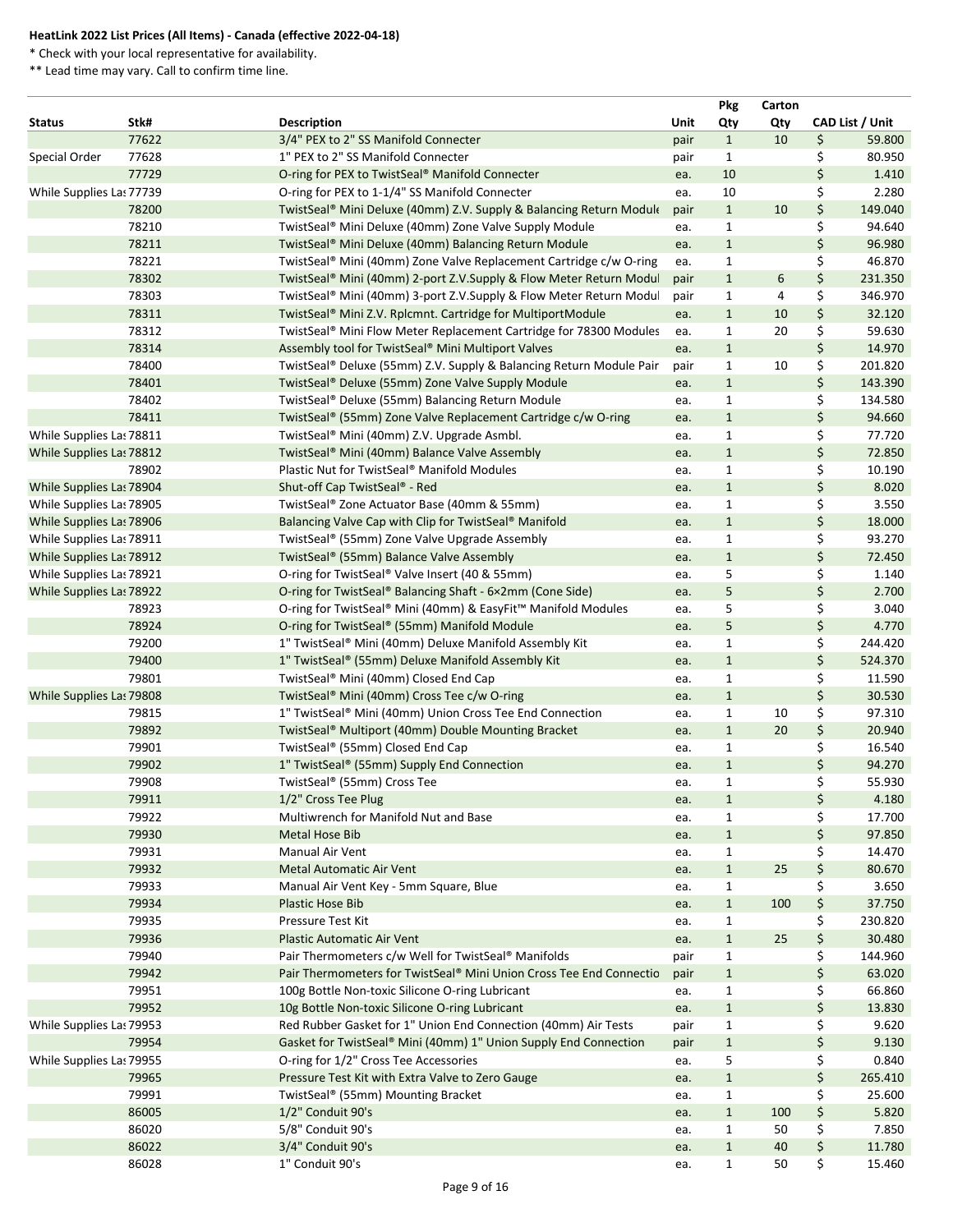\* Check with your local representative for availability.

|                      |                   |                                                                       |        | <b>Pkg</b>   | Carton         |                 |
|----------------------|-------------------|-----------------------------------------------------------------------|--------|--------------|----------------|-----------------|
| <b>Status</b>        | Stk#              | <b>Description</b>                                                    | Unit   | Qty          | Qty            | CAD List / Unit |
|                      | 86105             | Plastic Bend Support for 3/8" and 1/2" Tubing                         | ea.    | $\mathbf{1}$ | 300            | \$<br>1.970     |
|                      | 86122             | Plastic Bend Support for 3/4" Tubing                                  | ea.    | $\mathbf{1}$ | 50             | \$<br>3.700     |
| <b>Discontinued</b>  | 86222             | Metal Bend Support for 3/4" Tubing                                    | ea.    | 50           | 100            | \$<br>6.200     |
|                      | 86255             | Metal Drop Ear Bend Support for 1/2" Tubing                           | ea.    | 25           | 100            | \$<br>7.410     |
|                      | 87024             | 24" Aluminum Heat Transfer Plate for DryAbove™/DryBelow™ Systems      | ea.    | 250          | 6000           | \$<br>5.610     |
|                      | 87205             | EndBend™ for DryAbove™ System                                         | ea.    | 25           | 50             | \$<br>7.710     |
|                      | 87305             | SpacerClip™ for DryAbove™ System                                      | ea.    | 50           | 500            | \$<br>2.560     |
|                      | 89000             | <b>Tubing Tracking</b>                                                | ft.    | 400          | 10000          | \$<br>1.860     |
|                      | 89010             | 500 Track Staples                                                     | bag    | $\mathbf{1}$ | 20             | \$<br>187.250   |
|                      | 89105             | 1000 Tie Straps - 5.5"                                                | bag    | $\mathbf{1}$ | 10             | \$<br>94.290    |
|                      | 89107             | 1000 Tie Straps - 7.5"                                                | bag    | $\mathbf{1}$ | 10             | \$<br>99.300    |
|                      | 89244             | 300×2-3/8" (60mm) Staples for Stand-up Stapler                        | box    | $\mathbf{1}$ | 20             | \$<br>70.180    |
|                      | 89251             | 300×1-1/2" Staples for HeatLink® Deluxe Staple Gun                    | box    | $\mathbf{1}$ | 20             | \$<br>75.540    |
|                      | 89252             | 300 × 2" Staples for HeatLink® Deluxe Staple Gun                      | box    | $\mathbf{1}$ | 10             | \$<br>93.280    |
|                      | 92128bs           | 1" 100ft Blue PureLink® Plus Pipe-in-Pipe                             | coil   | $\mathbf{1}$ | 14             | \$<br>498.600   |
|                      | 92128rs           | 1" 100ft Red PureLink® Plus Pipe-in-Pipe                              | coil   | $\mathbf{1}$ | 14             | \$<br>498.600   |
|                      | 92305bcs          | 15/16" 300ft Blue Corrugated Sleeve for 1/2" PEX                      | ea.    | $\mathbf{1}$ |                | \$<br>215.700   |
|                      | 92305bs           | 1/2" 300ft Blue PureLink® Plus Pipe-in-Pipe                           | coil   | $\mathbf{1}$ | 18             | \$<br>479.700   |
|                      | 92305rs           | 1/2" 300ft Red PureLink® Plus Pipe-in-Pipe                            | coil   | $\mathbf{1}$ | 18             | \$<br>479.700   |
|                      | 92322bcs          | 1-3/8" 300ft Blue Corrugated Sleeve for 3/4" PEX                      | ea.    | $\mathbf{1}$ |                | \$<br>366.000   |
|                      | 92322bs           | 3/4" 300ft Blue PureLink® Plus Pipe-in-Pipe                           | coil   | $\mathbf{1}$ | $9\,$          | \$<br>841.500   |
|                      | 92322rs           | 3/4" 300ft Red PureLink® Plus Pipe-in-Pipe                            | coil   | $\mathbf{1}$ | 9              | \$<br>841.500   |
|                      | 94105             | 1/2" 1000ft O2 Barrier HeatLink® UV Stabilized PEX-a Tubing           | coil   | $\mathbf{1}$ | 16             | \$<br>824.000   |
| Special Order        | 94105FL           | 1/2" 1000ft O2 Barrier HeatLink® FL PEX-a Tubing                      | coil   | $\mathbf{1}$ | 17             | \$<br>907.000   |
|                      | 94119             | 5/8" 1000ft O2 Barrier HeatLink® UV Stabilized PEX-a Tubing           | coil   | $\mathbf{1}$ | 12             | \$<br>1,379.000 |
|                      | 94122             | 3/4" 1000ft O2 Barrier HeatLink® UV Stabilized PEX-a Tubing           | coil   | $\mathbf{1}$ | 7              | \$<br>1,783.000 |
|                      | 94128             | 1" 100ft O2 Barrier HeatLink® UV Stabilized PEX-a Tubing              | coil   | $\mathbf{1}$ | 28             | \$<br>348.400   |
|                      | 94135             | 1-1/4" 100ft O2 Barrier HeatLink® UV Stabilized PEX-a Tubing          | coil   | $\mathbf{1}$ | 12             | \$<br>591.800   |
|                      | 94141             | 1-1/2" 100ft O2 Barrier HeatLink® UV Stabilized PEX-a Tubing          | coil   | $\mathbf{1}$ | 10             | \$<br>887.800   |
|                      | 94205             | 1/2" 250ft O2 Barrier HeatLink® UV Stabilized PEX-a Tubing            | coil   | $\mathbf{1}$ | 48             | \$<br>206.000   |
|                      | 94222             | 3/4" 10×20ft O2 Barrier HeatLink® UV Stabilized PEX-a Tubing          | bundle | $\mathbf{1}$ | 20             | \$<br>356.600   |
|                      | 94228             | 1" 5×20ft O2 Barrier HeatLink® UV Stabilized PEX-a Tubing             | bundle | $\mathbf{1}$ | 20             | \$<br>348.400   |
|                      | 94235             | 1-1/4" 5×20ft O2 Barrier HeatLink® UV Stabilized PEX-a Tubing         | bundle | $\mathbf{1}$ | 15             | \$<br>591.800   |
|                      | 94241             | 1-1/2" 5×20ft O2 Barrier HeatLink® UV Stabilized PEX-a Tubing         | bundle | $\mathbf{1}$ | 10             | \$<br>887.800   |
|                      | 94305             | 1/2" 300ft O2 Barrier HeatLink® UV Stabilized PEX-a Tubing            | coil   | $\mathbf{1}$ | 48             | \$<br>247.200   |
| Special Order        | 94305FL           | 1/2" 300ft O2 Barrier HeatLink® FL PEX-a Tubing                       | coil   | $\mathbf{1}$ | 11             | \$<br>272.100   |
| <b>Special Order</b> | 94305rs           | 1/2" 300ft O2 Barrier HeatLink® Pipe-in-Pipe Red Sheath               | coil   | $\mathbf{1}$ | 18             | \$<br>458.400   |
|                      | 94319             | 5/8" 300ft O2 Barrier HeatLink® UV Stabilized PEX-a Tubing            | coil   | $\mathbf{1}$ | 32             | \$<br>413.700   |
|                      | 94322             | 3/4" 300ft O2 Barrier HeatLink® UV Stabilized PEX-a Tubing            | coil   | $\mathbf{1}$ | 16             | \$<br>534.900   |
| Special Order        | 94322rs           | 3/4" 300ft O2 Barrier HeatLink® Pipe-in-Pipe Red Sheath               | coil   | $\mathbf{1}$ | 9              | \$<br>879.000   |
|                      | 94335             | 1-1/4" 300ft O2 Barrier HeatLink® UV Stabilized PEX-a Tubing          | coil   | $\mathbf{1}$ | $\overline{7}$ | \$<br>1,775.400 |
|                      | 94341             | 1-1/2" 300ft O2 Barrier HeatLink® UV Stabilized PEX-a Tubing          | coil   | $\mathbf{1}$ | $\overline{7}$ | \$<br>2,663.400 |
|                      | 94505             | 1/2" 500ft O2 Barrier HeatLink® UV Stabilized PEX-a Tubing            | coil   | $\mathbf{1}$ | 32             | \$<br>412.000   |
|                      | 94519             | 5/8" 500ft O2 Barrier HeatLink® UV Stabilized PEX-a Tubing            | coil   | $\mathbf{1}$ | 16             | \$<br>689.500   |
|                      | 94522             | 3/4" 500ft O2 Barrier HeatLink® UV Stabilized PEX-a Tubing            | coil   | $\mathbf{1}$ | 12             | \$<br>891.500   |
|                      | 94528             | 1" 500ft O2 Barrier HeatLink® UV Stabilized PEX-a Tubing              | coil   | $\mathbf{1}$ | $\overline{7}$ | \$<br>1,742.000 |
|                      | <b>BC G2-1</b>    | <b>Standard Boiler Panel 3 Pump</b>                                   | ea.    | $\mathbf{1}$ |                | \$<br>3,992.000 |
|                      | <b>BC G2-2</b>    | High Capacity Boiler Panel 4 Pump                                     | ea.    | $\mathbf{1}$ |                | \$<br>4,732.000 |
|                      | <b>BC G2-3</b>    | <b>BC G.Combi Boiler Panel</b>                                        | ea.    | $\mathbf{1}$ |                | \$<br>4,215.000 |
|                      | CAD01             | CAD Boiler Panel 3 Pump                                               | ea.    | 1            |                | \$<br>3,810.000 |
|                      | CAD <sub>02</sub> | CAD Boiler Panel High Capacity 4 Pump                                 | ea.    | $\mathbf{1}$ |                | \$<br>4,391.000 |
|                      | CHVLV20           | Check Valve for UPS15-58 Pump                                         | ea.    | 1            |                | \$<br>35.460    |
|                      | <b>DRVWSNS-SS</b> | Driveway Sensor for SMP Panels                                        | ea.    | $\mathbf{1}$ |                | \$<br>1,972.280 |
|                      | ECO1ZN3P          | <b>ECO Boiler Panel 3 Pump</b>                                        | ea.    | $\mathbf{1}$ | 10             | \$<br>3,810.000 |
|                      | ECO2ZN4P          | ECO Boiler Panel High Capacity 4 Pump                                 | ea.    | $\mathbf{1}$ | 10             | \$<br>4,391.000 |
|                      | ELBP18            | Electric Boiler Panel 18,000BTU                                       | ea.    | 1            |                | \$<br>4,341.000 |
|                      | ELBP18TS3         | Electric Boiler Panel 18,000BTU with 3 Loop Twist Seal Mini Multiport | ea.    | $\mathbf{1}$ |                | \$<br>5,188.000 |
|                      | ELBP18TS5         | Electric Boiler Panel 18,000BTU with 5 Loop Twist Seal Mini Multiport | ea.    | 1            |                | \$<br>5,387.000 |
|                      | ELBP30            | Electric Boiler Panel 30,000BTU                                       | ea.    | $\mathbf{1}$ |                | \$<br>7,642.000 |
|                      | ELBP30TS3         | Electric Boiler Panel 30,000BTU with 3 Loop Twist Seal Mini Multiport | ea.    | 1            |                | \$<br>8,118.000 |
|                      |                   |                                                                       |        |              |                |                 |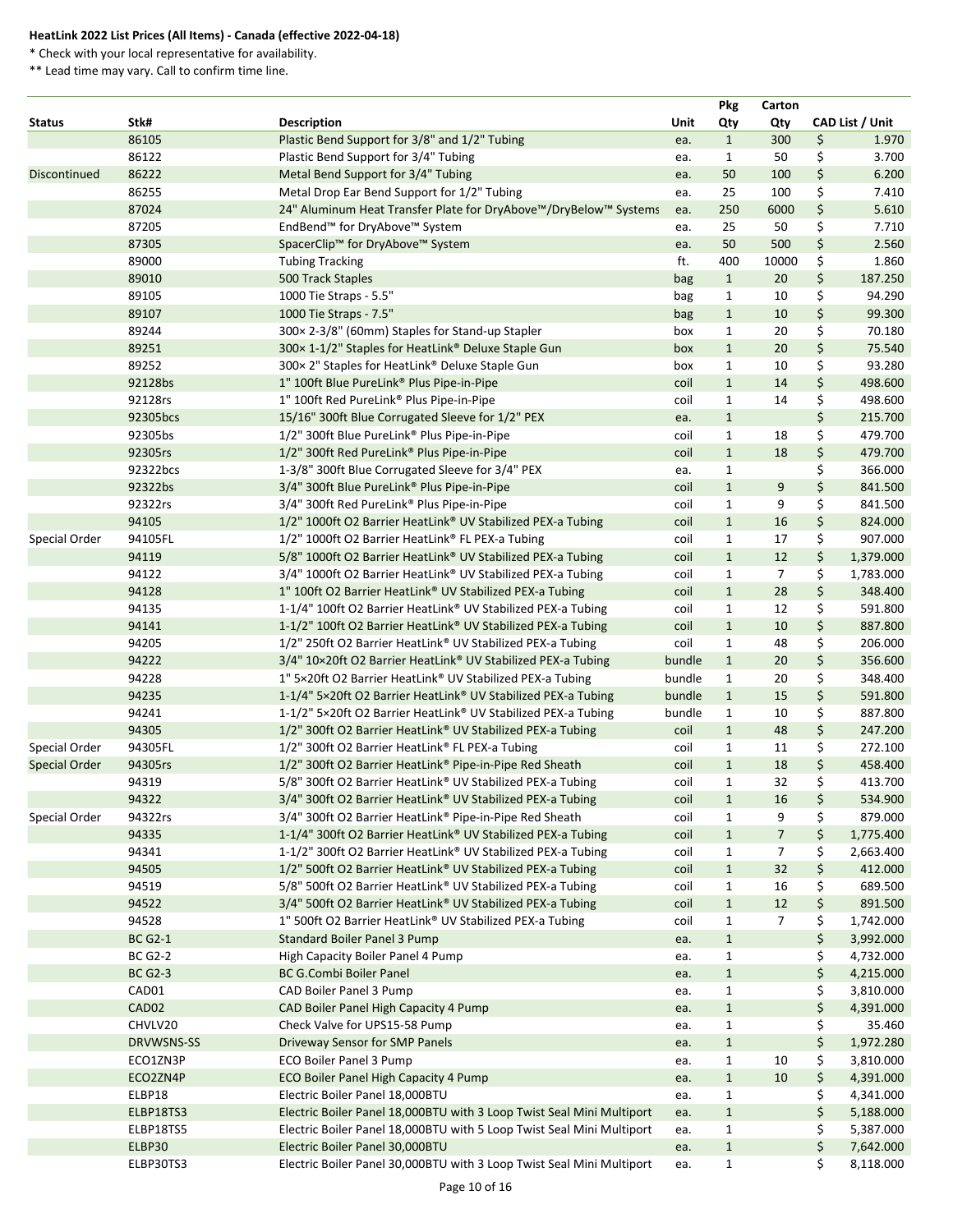\* Check with your local representative for availability.

|                      |                |                                                                       |      | <b>Pkg</b>   | Carton |                 |
|----------------------|----------------|-----------------------------------------------------------------------|------|--------------|--------|-----------------|
| <b>Status</b>        | Stk#           | <b>Description</b>                                                    | Unit | Qty          | Qty    | CAD List / Unit |
|                      | ELBP30TS5      | Electric Boiler Panel 30,000BTU with 5 Loop Twist Seal Mini Multiport | ea.  | $\mathbf{1}$ |        | \$<br>8,170.000 |
|                      | ELBP30TS6      | Electric Boiler Panel 30,000BTU with 6 Loop Twist Seal Mini Multiport | ea.  | $\mathbf{1}$ |        | \$<br>8,411.000 |
|                      | ELBP30TS7      | Electric Boiler Panel 30,000BTU with 7 Loop Twist Seal Mini Multiport | ea.  | $\mathbf{1}$ |        | \$<br>8,514.000 |
|                      | ELBP30TS8      | Electric Boiler Panel 30,000BTU with 8 Loop Twist Seal Mini Multiport | ea.  | $\mathbf{1}$ |        | \$<br>8,615.000 |
|                      | ELBP50         | Electric Boiler Panel 50,000BTU                                       | ea.  | $\mathbf{1}$ |        | \$<br>7,806.000 |
|                      | ELBP50TS7      | Electric Boiler Panel 50,000BTU with 7 Loop Twist Seal Mini Multiport | ea.  | $\mathbf{1}$ |        | \$<br>9,065.000 |
|                      | ETF-144/99A    | Slab Sensor (12k) PVC Sleeve 8ft Cable for ETO2SMCNTR SnowmeltCon     | ea.  | $\mathbf{1}$ |        | \$<br>175.190   |
|                      | ETF-1733/44/55 | Optional Outdoor Sensor for SMCP & SMP Panels                         | ea.  | $\mathbf{1}$ |        | \$<br>361.940   |
| <b>Special Order</b> | ETF1899ASNS    | Sensor NTC 12K (Spare parts for #SMCP)                                | ea.  | $\mathbf{1}$ |        | \$<br>151.280   |
|                      | EX13203        | 3 Port, 3/4" PEX F1960 x Closed End HPP Multiport Tee                 | ea.  | 5            | 80     | \$<br>19.516    |
|                      | EX13204        | 4 Port, 3/4" PEX F1960 x Closed End HPP Multiport Tee                 | ea.  | 5            | 60     | \$<br>27.779    |
|                      | EX13206        | 6 Port, 3/4" PEX F1960 × Closed End HPP Multiport Tee                 | ea.  | 5            | 40     | \$<br>34.251    |
|                      | EX13806        | 6 Port, 1" PEX F1960 x Closed End HPP Multiport Tee                   | ea.  | 5            | 40     | \$<br>60.944    |
|                      | EX14202        | 2 Port, 3/4" × 3/4" PEX F1960 Flow Through HPP Multiport Tee          | ea.  | 5            | 100    | \$<br>16.750    |
|                      | EX14203        | 3 Port, 3/4" × 3/4" PEX F1960 Flow Through HPP Multiport Tee          | ea.  | 5            | 80     | \$<br>22.220    |
|                      | EX14204        | 4 Port, 3/4" x 3/4" PEX F1960 Flow Through HPP Multiport Tee          | ea.  | 5            | 60     | \$<br>28.342    |
|                      | EX14706        | 6 Port, 1" × 3/4" PEX F1960 Flow Through HPP Multiport Tee            | ea.  | 5            | 40     | \$<br>68.323    |
|                      | EX15005        | 1/2" PEX F1960 HPP Plug                                               |      | 25           | 1000   | \$<br>1.856     |
|                      | EX15022        |                                                                       | ea.  | 25           | 500    |                 |
|                      |                | 3/4" PEX F1960 HPP Plug                                               | ea.  |              |        | \$<br>3.215     |
|                      | EX15028        | 1" PEX F1960 HPP Plug                                                 | ea.  | 5            | 600    | \$<br>6.160     |
|                      | EX15035        | 1-1/4" PEX F1960 HPP Plug                                             | ea.  | $\mathbf{1}$ | 50     | \$<br>23.692    |
|                      | EX15041        | 1-1/2" PEX F1960 HPP Plug                                             | ea.  | $\mathbf{1}$ | 50     | \$<br>33.078    |
|                      | EX15054        | 2" PEX F1960 HPP Plug                                                 | ea.  | $\mathbf{1}$ | 50     | \$<br>46.879    |
|                      | EX16222        | $3/4" \times 3/4" \times 3/4"$ PEX F1960 HPP Tee                      | ea.  | 25           | 100    | \$<br>8.098     |
|                      | EX16225        | $3/4" \times 3/4" \times 1/2"$ PEX F1960 HPP Tee                      | ea.  | 25           | 175    | \$<br>6.233     |
|                      | EX16252        | $3/4" \times 1/2" \times 3/4"$ PEX F1960 HPP Tee                      | ea.  | 25           | 150    | \$<br>7.373     |
|                      | EX16255        | $3/4" \times 1/2" \times 1/2"$ PEX F1960 HPP Tee                      | ea.  | 25           | 200    | \$<br>5.499     |
|                      | EX16332        | $1-1/4$ " × $1-1/4$ " × 3/4" PEX F1960 HPP Tee                        | ea.  | $\mathbf{1}$ | 50     | \$<br>25.160    |
|                      | EX16333        | $1-1/4$ " × 1-1/4" × 1-1/4" PEX F1960 HPP Tee                         | ea.  | $\mathbf{1}$ | 50     | \$<br>27.275    |
|                      | EX16335        | $1-1/4$ " × $1-1/4$ " × $1/2$ " PEX F1960 HPP Tee                     | ea.  | $\mathbf{1}$ | 50     | \$<br>21.415    |
|                      | EX16338        | $1-1/4$ " × 1-1/4" × 1" PEX F1960 HPP Tee                             | ea.  | $\mathbf{1}$ | 50     | \$<br>26.547    |
|                      | EX16382        | $1-1/4$ " × $1$ " × 3/4" PEX F1960 HPP Tee                            | ea.  | $\mathbf{1}$ | 50     | \$<br>21.415    |
|                      | EX16388        | $1-1/4" \times 1" \times 1"$ PEX F1960 HPP Tee                        | ea.  | $\mathbf{1}$ | 50     | \$<br>24.985    |
|                      | EX16432        | 1-1/2" × 1-1/4" × 3/4" PEX F1960 HPP Tee                              | ea.  | $\mathbf{1}$ | 50     | \$<br>34.406    |
|                      | EX16433        | $1-1/2$ " × 1-1/4" × 1-1/4" PEX F1960 HPP Tee                         | ea.  | $\mathbf{1}$ | 50     | \$<br>37.788    |
|                      | EX16438        | 1-1/2" × 1-1/4" × 1" PEX F1960 HPP Tee                                | ea.  | $\mathbf{1}$ | 50     | \$<br>35.333    |
|                      | EX16442        | $1-1/2$ " × $1-1/2$ " × $3/4$ " PEX F1960 HPP Tee                     | ea.  | $\mathbf{1}$ | 50     | \$<br>37.154    |
|                      | EX16443        | $1-1/2$ " × $1-1/2$ " × $1-1/4$ " PEX F1960 HPP Tee                   | ea.  | $\mathbf{1}$ | 50     | \$<br>36.096    |
|                      | EX16444        | $1-1/2$ " × $1-1/2$ " × $1-1/2$ " PEX F1960 HPP Tee                   | ea.  | $\mathbf{1}$ | 50     | \$<br>40.195    |
|                      | EX16448        | $1-1/2$ " × $1-1/2$ " × $1$ " PEX F1960 HPP Tee                       | ea.  | $\mathbf{1}$ | 50     | \$<br>34.194    |
|                      | EX16488        | $1-1/2$ " × $1$ " × 1" PEX F1960 HPP Tee                              | ea.  | $\mathbf{1}$ | 50     | \$<br>32.244    |
|                      | EX16552        | $1/2$ " × $1/2$ " × 3/4" PEX F1960 HPP Tee                            | ea.  | 25           | 200    | \$<br>6.243     |
|                      | EX16555        | $1/2$ " × $1/2$ " × $1/2$ " PEX F1960 HPP Tee                         | ea.  | 25           | 250    | \$<br>4.312     |
|                      | EX16642        | $2" \times 1 - 1/2" \times 3/4"$ PEX F1960 HPP Tee                    | ea.  | $\mathbf{1}$ | 50     | \$<br>96.696    |
|                      | EX16643        | 2" × 1-1/2" × 1-1/4" PEX F1960 HPP Tee                                | ea.  | $\mathbf{1}$ | 50     | \$<br>99.205    |
|                      | EX16644        | $2'' \times 1 - 1/2'' \times 1 - 1/2''$ PEX F1960 HPP Tee             | ea.  | $\mathbf{1}$ | 50     | \$<br>110.364   |
|                      | EX16648        | $2'' \times 1 - 1/2'' \times 1''$ PEX F1960 HPP Tee                   | ea.  | $\mathbf{1}$ | 50     | \$<br>80.965    |
|                      | EX16662        | 2" × 2" × 3/4" PEX F1960 HPP Tee                                      |      | $\mathbf{1}$ | 50     | \$<br>118.785   |
|                      |                | $2" \times 2" \times 1 - 1/4"$ PEX F1960 HPP Tee                      | ea.  |              |        | \$              |
|                      | EX16663        |                                                                       | ea.  | $\mathbf{1}$ | 50     | 98.877          |
|                      | EX16664        | 2" × 2" × 1-1/2" PEX F1960 HPP Tee                                    | ea.  | $\mathbf{1}$ | 50     | \$<br>90.913    |
|                      | EX16666        | 2" × 2" × 2" PEX F1960 HPP Tee                                        | ea.  | $\mathbf{1}$ | 50     | \$<br>101.261   |
|                      | EX16668        | $2" \times 2" \times 1"$ PEX F1960 HPP Tee                            | ea.  | $\mathbf{1}$ | 50     | \$<br>87.695    |
|                      | EX16822        | $1'' \times 3/4'' \times 3/4''$ PEX F1960 HPP Tee                     | ea.  | 5            | 75     | \$<br>14.848    |
|                      | EX16828        | $1" \times 3/4" \times 1"$ PEX F1960 HPP Tee                          | ea.  | 5            | 60     | \$<br>16.421    |
|                      | EX16882        | $1" \times 1" \times 3/4"$ PEX F1960 HPP Tee                          | ea.  | 5            | 75     | \$<br>14.749    |
|                      | EX16885        | $1'' \times 1'' \times 1/2''$ PEX F1960 HPP Tee                       | ea.  | 10           | 90     | \$<br>15.927    |
|                      | EX16888        | $1" \times 1" \times 1"$ PEX F1960 HPP Tee                            | ea.  | 10           | 60     | \$<br>15.137    |
|                      | EX17505        | $1/2$ " PEX F1960 × $1/2$ " MNPT HPP Adapter                          | ea.  | 25           | 375    | \$<br>1.952     |
|                      | EX17522        | $3/4"$ PEX F1960 × 3/4" MNPT HPP Adapter                              | ea.  | 25           | 300    | \$<br>3.101     |
|                      | EX17552        | $1/2$ " PEX F1960 × 3/4" MNPT HPP Adapter                             | ea.  | 25           | 350    | \$<br>2.515     |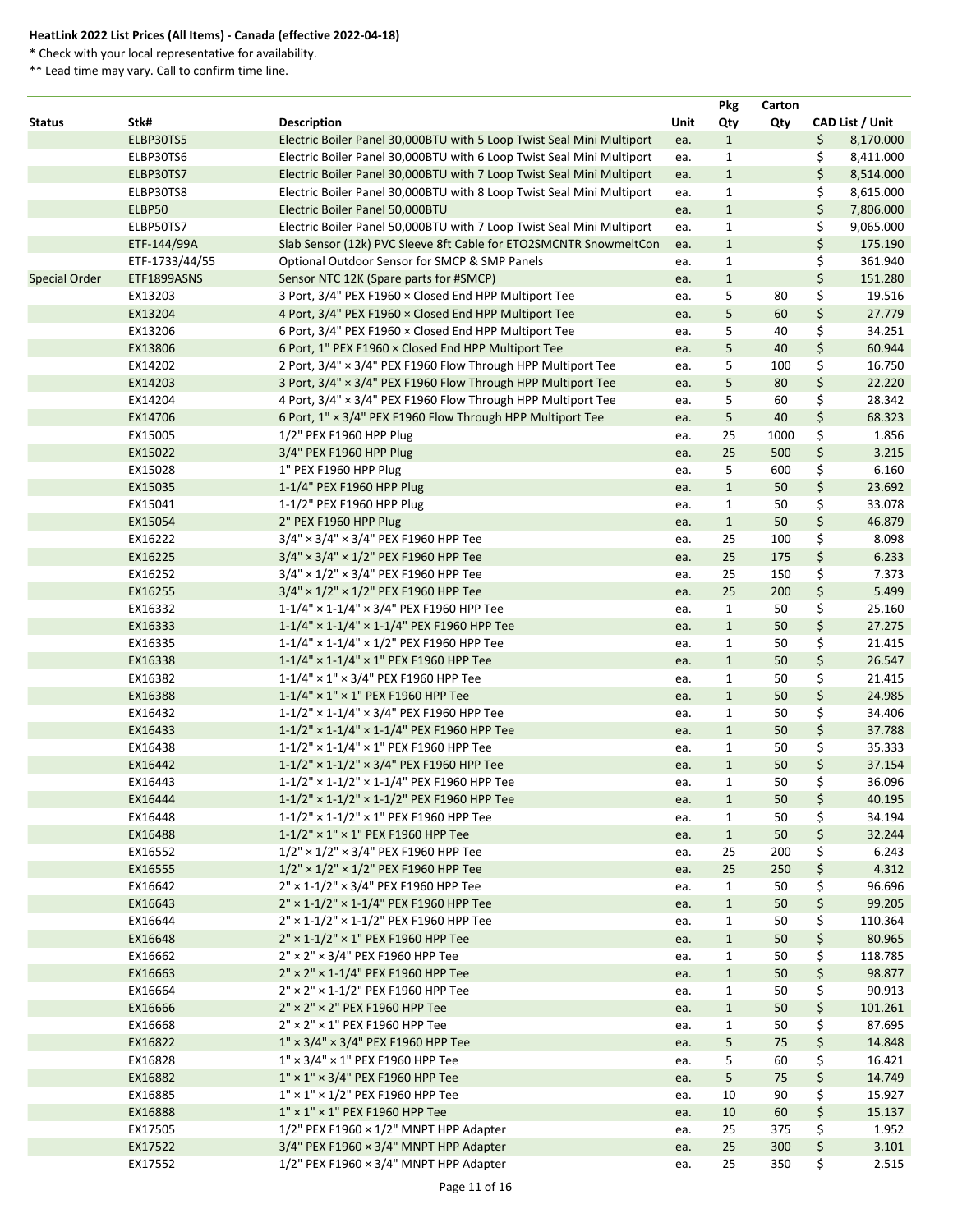\* Check with your local representative for availability.

|               |                  |                                                                |      | Pkg                     | Carton |                 |
|---------------|------------------|----------------------------------------------------------------|------|-------------------------|--------|-----------------|
| <b>Status</b> | Stk#             | <b>Description</b>                                             | Unit | Qty                     | Qty    | CAD List / Unit |
|               | EX17755          | $1/2$ " PEX F1960 × $1/2$ " Swivel HPP Adapter                 | ea.  | 25                      | 400    | \$<br>6.113     |
|               | EX18005          | $1/2"$ × $1/2"$ PEX F1960 HPP Elbow                            | ea.  | 25                      | 500    | \$<br>3.421     |
|               | EX18022          | $3/4" \times 3/4"$ PEX F1960 HPP Elbow                         | ea.  | 25                      | 300    | \$<br>5.881     |
|               | EX18028          | $1'' \times 1''$ PEX F1960 HPP Elbow                           | ea.  | 10                      | 100    | \$<br>11.643    |
|               | EX18035          | $1-1/4"$ × 1-1/4" PEX F1960 HPP Elbow                          | ea.  | $\mathbf{1}$            | 50     | \$<br>24.492    |
|               | EX18041          | 1-1/2" × 1-1/2" PEX F1960 HPP Elbow                            | ea.  | $\mathbf{1}$            | 50     | \$<br>32.620    |
|               | EX18054          | $2" \times 2"$ PEX F1960 HPP Elbow                             | ea.  | $\mathbf{1}$            | 50     | \$<br>86.908    |
|               | EX19005          | $1/2"$ × $1/2"$ PEX F1960 HPP Coupling                         | ea.  | 25                      | 600    | \$<br>2.627     |
|               | EX19022          | $3/4" \times 3/4"$ PEX F1960 HPP Coupling                      | ea.  | 25                      | 300    | \$<br>3.853     |
|               | EX19028          | 1" × 1" PEX F1960 HPP Coupling                                 | ea.  | 10                      | 100    | \$<br>6.974     |
|               | EX19035          | 1-1/4" × 1-1/4" PEX F1960 HPP Coupling                         | ea.  | $\mathbf{1}$            | 50     | \$<br>13.557    |
|               | EX19041          | $1-1/2"$ × 1-1/2" PEX F1960 HPP Coupling                       | ea.  | $\mathbf{1}$            | 50     | \$<br>16.179    |
|               | EX19054          | 2" × 2" PEX F1960 HPP Coupling                                 | ea.  | $\mathbf{1}$            | 50     | \$<br>61.337    |
|               | EX19225          | $3/4" \times 1/2"$ PEX F1960 HPP Coupling                      | ea.  | 25                      | 300    | \$<br>3.212     |
|               | EX19238          | $1-1/4" \times 1"$ PEX F1960 HPP Coupling                      | ea.  | $\mathbf{1}$            | 50     | \$<br>11.982    |
|               | EX19243          | $1-1/2$ " × 1-1/4" PEX F1960 HPP Coupling                      | ea.  | $\mathbf{1}$            | 50     | \$<br>15.002    |
|               | EX19248          | $1-1/2" \times 1"$ PEX F1960 HPP Coupling                      | ea.  | $\mathbf{1}$            | 50     | \$<br>14.954    |
|               | EX19264          | 2" × 1-1/2" PEX F1960 HPP Coupling                             | ea.  | $\mathbf{1}$            | 50     | \$<br>49.732    |
|               | EX19282          | 1" × 3/4" PEX F1960 HPP Coupling                               | ea.  | 5                       | 150    | \$<br>13.908    |
| Spring 2022   | EX23305NL        | 1/2" PEX F1960 No Lead Brass Ball Valve, Full Port             | ea.  | 10                      | 120    | \$<br>18.170    |
| Spring 2022   | <b>EX23322NL</b> | 3/4" PEX F1960 No Lead Brass Ball Valve, Full Port             | ea.  | 10                      | 80     | \$<br>24.840    |
| Spring 2022   | EX23328NL        | 1" PEX F1960 No Lead Brass Ball Valve, Full Port               | ea.  | 6                       | 48     | \$<br>32.130    |
| Spring 2022   | <b>EX23335NL</b> | 1-1/4" PEX F1960 No Lead Brass Ball Valve, Full Port           | ea.  | $\overline{\mathbf{4}}$ | 24     | \$<br>64.240    |
| Spring 2022   | EX23341NL        | 1-1/2" PEX F1960 No Lead Brass Ball Valve, Full Port           | ea.  | $\overline{2}$          | 16     | \$<br>85.760    |
| Spring 2022   | <b>EX23354NL</b> | 2" PEX F1960 No Lead Brass Ball Valve, Full Port               | ea.  | $\overline{2}$          | 12     | \$<br>150.570   |
| Spring 2022   | EX23822NL        | $3/4$ " PEX F1960 $\times$ 3/4" MNPT No Lead Brass Ball Valve  | ea.  | 10                      | 80     | \$<br>20.720    |
|               | EX24205          | 1/2" PEX F1960 Expansion Ring                                  | ea.  | 100                     | 1000   | \$<br>0.661     |
|               | EX24222          | 3/4" PEX F1960 Expansion Ring                                  | ea.  | 50                      | 500    | \$<br>0.951     |
|               | EX24228          | 1" PEX F1960 Expansion Ring                                    | ea.  | 50                      | 250    | \$<br>2.807     |
|               | EX24235          | 1-1/4" PEX F1960 Expansion Ring                                | ea.  | 10                      | 150    | \$<br>3.361     |
|               | EX24241          | 1-1/2" PEX F1960 Expansion Ring                                | ea.  | 10                      | 100    | \$<br>4.282     |
|               | EX24250          | 2" PEX F1960 Expansion Ring                                    | ea.  | 5                       | 50     | \$<br>7.379     |
|               | <b>EX26222NL</b> | $3/4" \times 3/4" \times 3/4"$ PEX F1960 No Lead Brass Tee     | ea.  | 25                      | 250    | \$<br>25.359    |
|               | EX26225NL        | $3/4" \times 3/4" \times 1/2"$ PEX F1960 No Lead Brass Tee     | ea.  | 25                      | 250    | \$<br>25.287    |
|               | <b>EX26252NL</b> | $3/4" \times 1/2" \times 3/4"$ PEX F1960 No Lead Brass Tee     | ea.  | 25                      | 250    | \$<br>27.189    |
|               | EX26255NL        | $3/4" \times 1/2" \times 1/2"$ PEX F1960 No Lead Brass Tee     | ea.  | 25                      | 250    | \$<br>27.532    |
|               | <b>EX26555NL</b> | $1/2" \times 1/2" \times 1/2"$ PEX F1960 No Lead Brass Tee     | ea.  | 25                      | 250    | \$<br>15.902    |
|               | EX26822NL        | $1'' \times 3/4'' \times 3/4''$ PEX F1960 No Lead Brass Tee    | ea.  | 5                       | 100    | \$<br>40.052    |
|               | <b>EX26882NL</b> | $1'' \times 1'' \times 3/4''$ PEX F1960 No Lead Brass Tee      | ea.  | 5                       | 100    | \$<br>36.509    |
|               | EX26885NL        | $1'' \times 1'' \times 1/2''$ PEX F1960 No Lead Brass Tee      | ea.  | 10                      | 100    | \$<br>36.089    |
|               | <b>EX26888NL</b> | $1" \times 1" \times 1"$ PEX F1960 No Lead Brass Tee           | ea.  | 10                      | 100    | \$<br>40.198    |
|               | EX27105NL        | 1/2" PEX F1960 x 1/2" M/Sweat No Lead Brass Adapter            | ea.  | 25                      | 700    | \$<br>6.316     |
|               | <b>EX27122NL</b> | 3/4" PEX F1960 × 3/4" M/Sweat No Lead Brass Adapter            | ea.  | 25                      | 400    | \$<br>13.506    |
|               | EX27128NL        | 1" PEX F1960 × 1" M/Sweat No Lead Brass Adapter                | ea.  | 10                      | 200    | \$<br>24.292    |
|               | EX27135NL        | 1-1/4" PEX F1960 × 1-1/4" M/Sweat No Lead Brass Adapter        | ea.  | 5                       | 40     | \$<br>63.875    |
|               | EX27141NL        | 1-1/2" PEX F1960 × 1-1/2" M/Sweat No Lead Brass Adapter        | ea.  | 5                       | 30     | \$<br>101.628   |
|               | <b>EX27154NL</b> | 2" PEX F1960 × 2" M/Sweat No Lead Brass Adapter                | ea.  | 5                       | 20     | \$<br>288.360   |
|               | EX27205NL        | $1/2$ " PEX F1960 × $1/2$ " F/Sweat No Lead Brass Adapter      | ea.  | 25                      | 700    | \$<br>6.311     |
|               | <b>EX27222NL</b> | 3/4" PEX F1960 × 3/4" F/Sweat No Lead Brass Adapter            | ea.  | 25                      | 400    | \$<br>14.062    |
|               | <b>EX27228NL</b> | 1" PEX F1960 × 1" F/Sweat No Lead Brass Adapter                | ea.  | 10                      | 200    | \$<br>23.756    |
|               | <b>EX27235NL</b> | 1-1/4" PEX F1960 × 1-1/4" F/Sweat No Lead Brass Adapter        | ea.  | 5                       | 70     | \$<br>74.821    |
| Spring 2022   | EX27241NL        | 1-1/2" PEX F1960 $\times$ 1-1/2" F/Sweat No Lead Brass Adapter | ea.  | 5                       |        | \$<br>102.280   |
| Spring 2022   | <b>EX27254NL</b> | 2" PEX F1960 × 2" F/Sweat No Lead Brass Adapter                | ea.  | 5                       |        | \$<br>295.590   |
|               | EX27505NL        | 1/2" PEX F1960 × 1/2" MNPT No Lead Brass Adapter               | ea.  | 25                      | 250    | \$<br>8.665     |
|               | <b>EX27522NL</b> | 3/4" PEX F1960 × 3/4" MNPT No Lead Brass Adapter               | ea.  | 25                      | 250    | \$<br>16.607    |
|               | EX27528NL        | 1" PEX F1960 × 1" MNPT No Lead Brass Adapter                   | ea.  | 10                      | 150    | \$<br>35.658    |
|               | <b>EX27535NL</b> | 1-1/4" PEX F1960 $\times$ 1-1/4" MNPT No Lead Brass Adapter    | ea.  | 5                       | 70     | \$<br>97.679    |
|               | EX27541NL        | 1-1/2" PEX F1960 × 1-1/2" MNPT No Lead Brass Adapter           | ea.  | 5                       | 25     | \$<br>110.490   |
|               | <b>EX27554NL</b> | 2" PEX F1960 × 2" MNPT No Lead Brass Adapter                   | ea.  | 5                       | 10     | \$<br>322.964   |
|               | EX27605NL        | $1/2$ " PEX F1960 $\times$ 1/2" FNPT No Lead Brass Adapter     | ea.  | 25                      | 400    | \$<br>18.797    |
|               |                  |                                                                |      |                         |        |                 |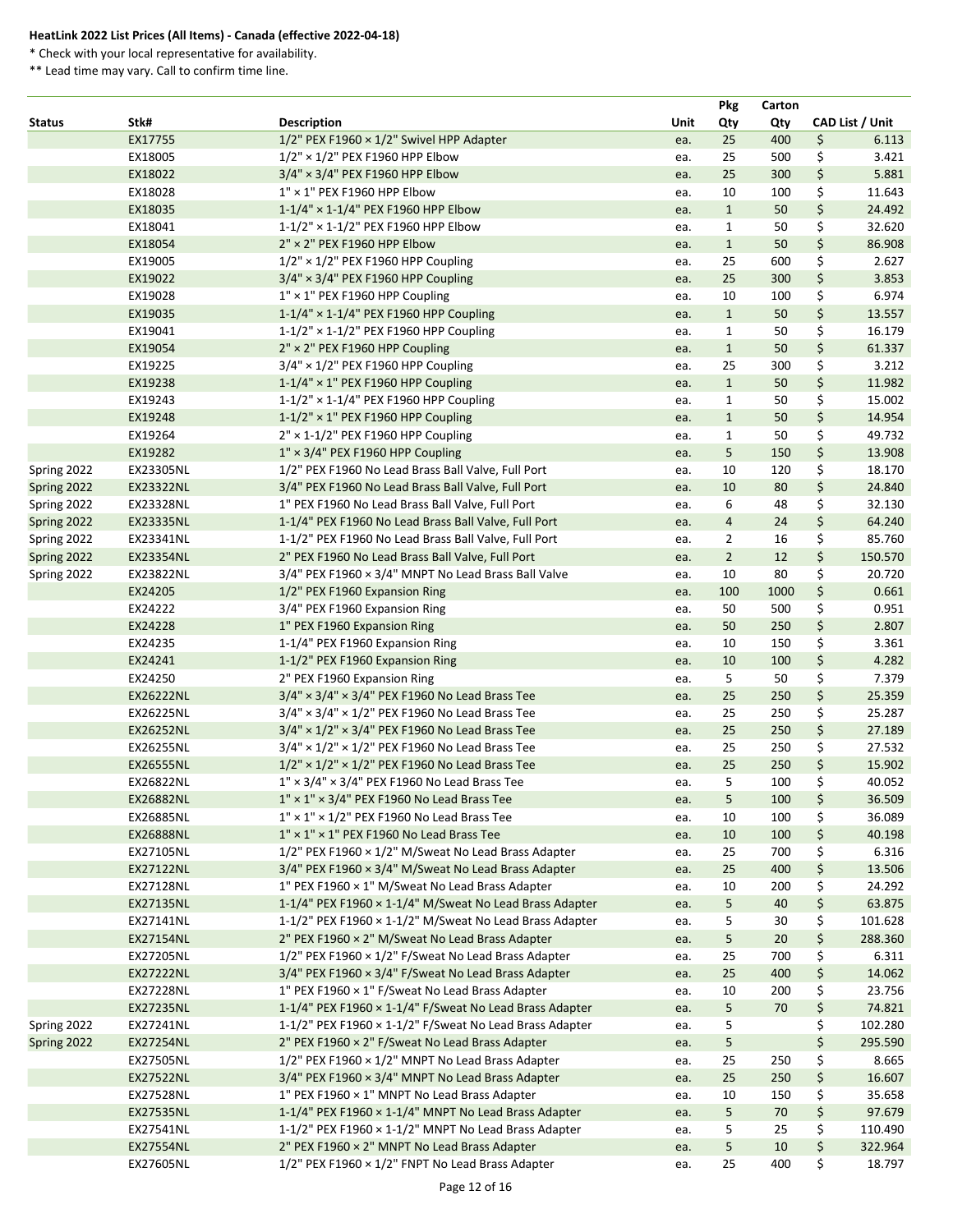\* Check with your local representative for availability.

|                            |                  |                                                                                                                                  |      | <b>Pkg</b>                   | Carton |                                |
|----------------------------|------------------|----------------------------------------------------------------------------------------------------------------------------------|------|------------------------------|--------|--------------------------------|
| <b>Status</b>              | Stk#             | <b>Description</b>                                                                                                               | Unit | Qty                          | Qty    | CAD List / Unit                |
|                            | <b>EX27622NL</b> | $3/4$ " PEX F1960 × $3/4$ " FNPT No Lead Brass Adapter                                                                           | ea.  | 25                           | 300    | \$<br>20.844                   |
|                            | EX27628NL        | 1" PEX F1960 x 1" FNPT No Lead Brass Adapter                                                                                     | ea.  | 25                           | 150    | \$<br>41.934                   |
|                            | <b>EX27635NL</b> | 1-1/4" PEX F1960 x 1-1/4" FNPT No Lead Brass Adapter                                                                             | ea.  | 5                            | 70     | \$<br>105.587                  |
|                            | EX27641NL        | 1-1/2" PEX F1960 × 1-1/2" FNPT No Lead Brass Adapter                                                                             | ea.  | 5                            | 35     | \$<br>174.771                  |
|                            | EX28005NL        | $1/2$ " × $1/2$ " PEX F1960 No Lead Brass Elbow                                                                                  | ea.  | 25                           | 250    | \$<br>12.672                   |
|                            | EX28022NL        | $3/4" \times 3/4"$ PEX F1960 No Lead Brass Elbow                                                                                 | ea.  | 25                           | 250    | \$<br>18.653                   |
|                            | <b>EX28028NL</b> | 1" × 1" PEX F1960 No Lead Brass Elbow                                                                                            | ea.  | 10                           | 100    | \$<br>27.660                   |
|                            | EX28305NL        | 1/2" PEX F1960 × 1/2" FNPT Drop Ear No Lead Brass Elbow                                                                          | ea.  | 10                           | 160    | \$<br>21.591                   |
|                            | EX29005NL        | $1/2"$ × $1/2"$ PEX F1960 No Lead Brass Coupling                                                                                 | ea.  | 25                           | 500    | \$<br>5.208                    |
|                            | EX29022NL        | $3/4" \times 3/4"$ PEX F1960 No Lead Brass Coupling                                                                              | ea.  | 25                           | 250    | \$<br>10.799                   |
|                            | <b>EX29028NL</b> | 1" × 1" PEX F1960 No Lead Brass Coupling                                                                                         | ea.  | 10                           | 250    | \$<br>15.015                   |
|                            | EX29225NL        | $3/4" \times 1/2"$ PEX F1960 No Lead Brass Coupling                                                                              | ea.  | 25                           | 500    | \$<br>11.779                   |
|                            | <b>EX29282NL</b> | 1" × 3/4" PEX F1960 No Lead Brass Coupling                                                                                       | ea.  | 10                           | 250    | \$<br>15.425                   |
|                            | <b>FLWSWTCH</b>  | Flow Switch for Domestic Hot Water Priority                                                                                      | ea.  | $\mathbf{1}$                 |        | \$<br>279.990                  |
|                            | HEP025P          | HEP 25MBH Isolation Heat Exchanger Panel                                                                                         | ea.  | $\mathbf{1}$                 |        | \$<br>5,244.000                |
|                            | HEP025R          | HEP 25MBH Isolation Heat Exchanger Panel Lite                                                                                    | ea.  | $\mathbf{1}$                 |        | \$<br>3,828.000                |
|                            | HEP025RT         | HEP 25MBH Isolation Heat Exchanger Panel Lite w/Timer                                                                            | ea.  | $\mathbf{1}$                 |        | \$<br>4,037.000                |
|                            | HEP025RTDP       | HEP 25MBH Isolation Heat Exchanger Panel Dual Pump w/Timer                                                                       | ea.  | $\mathbf{1}$                 |        | \$<br>4,974.000                |
|                            | HEP080P          | HEP 80MBH Isolation Heat Exchanger Panel                                                                                         | ea.  | $\mathbf{1}$                 |        | \$<br>5,697.000                |
|                            | HEP080RT         | HEP 80MBH Isolation Heat Exchanger Panel Lite w/Timer                                                                            | ea.  | $\mathbf{1}$                 |        | \$<br>4,289.000                |
|                            | HEP080RTDP       | HEP 80MBH Isolation Heat Exchange Panel Dual Pump w/Timer                                                                        | ea.  | $\mathbf{1}$                 |        | \$<br>5,399.000                |
|                            | HEP095P          | HEP 95MBH Isolation Heat Exchanger Panel                                                                                         | ea.  | $\mathbf{1}$                 |        | \$<br>7,838.000                |
|                            | Knight01         | Panel for Knight Wall Mount Boiler (3 Pump)                                                                                      | ea.  | $\mathbf{1}$                 |        | \$<br>3,810.000                |
|                            | Knight02         | Panel for Knight Wall Mount Boiler (4 Pump)                                                                                      | ea.  | $\mathbf{1}$                 |        | \$<br>4,391.000                |
|                            | NTRWSH1          | 1" x 3mm Blk Nitrile Washer for Panels                                                                                           | ea.  | 5                            |        | \$<br>4.610                    |
|                            | NTRWSH1-SRV      | 1" x 1.5mm Blk Nitrile (replacement washers Pre-2014 Panels)                                                                     | ea.  | 5                            |        | \$<br>4.210                    |
|                            | NTRWSH34         | 3/4" x 3mm Blk Nitrile Washer for Panels                                                                                         | ea.  | 5                            |        | \$<br>2.490                    |
|                            | NTRWSH34-SRV     | 3/4" x 1.5mm Blk Nitrile (replacement washers Pre-2014 Panels)                                                                   | ea.  | 5                            |        | \$<br>2.130                    |
|                            | OPT-SMP-680      | Optional SMP Control Upgrade to BMS 680 BACnet (30090,30091 Sold                                                                 | ea.  | $\mathbf{1}$                 |        | \$<br>5,655.000                |
|                            | <b>PC2319CVR</b> | Powder Coated Cover 23"x19" for HEP025/80R/T/DP,3WMIX,4WMIX                                                                      | ea.  | $\mathbf{1}$                 |        | \$<br>334.830                  |
|                            | PLC1R2           | Controller for TMP040/070, SMP, ZMP, ELB and old SSP/SST                                                                         | ea.  | $\mathbf{1}$                 |        | \$<br>1,081.690                |
|                            | PLC4AR2          | Controller for TMP085DP, TMP200DT                                                                                                | ea.  | $\mathbf{1}$                 |        | \$<br>1,132.920                |
|                            | PLC5R2           | Controller for TWH070Z using FLWSWTCH                                                                                            | ea.  | $\mathbf{1}$                 |        | \$<br>1,657.800                |
|                            | PLC6R2P3         | Controller for CDP Panels with 3 Pumps                                                                                           | ea.  | $\mathbf{1}$                 |        | \$<br>1,257.070                |
|                            | PLC6R2P4         | Controller for CDP Panels with 4 Pumps                                                                                           | ea.  | $\mathbf{1}$                 |        | \$<br>1,583.910                |
|                            | PLC7R1P1         | Controller for WHP using HEPPS                                                                                                   | ea.  | $\mathbf{1}$                 |        | \$<br>1,280.110                |
|                            | PLC7R1P2         | Controller for HEP using HEPPS                                                                                                   | ea.  | $\mathbf{1}$                 |        | \$<br>1,280.110                |
|                            | PLC7R1P2-TWH     | Controller for TWH (except for Z models) using HEPPS                                                                             | ea.  | $\mathbf{1}$                 |        | \$<br>1,355.490                |
|                            | PLC7R2P1         | Controller for WHP using FLWSWTCH                                                                                                | ea.  | $\mathbf{1}$                 |        | \$<br>1,081.150                |
|                            | PLC7R2P2         | Controller for HEP, TWH (except Z) using FLWSWTCH                                                                                | ea.  | $\mathbf{1}$                 |        | \$<br>1,081.650                |
| Discontinued               | PLINTR20VA       | 24Vac 20VA Plug-In Transformer for Panels                                                                                        | ea.  | $\mathbf{1}$                 |        | \$<br>147.820                  |
|                            | PLINTR40VA       | 24Vac 40VA Plug-In Transformer for Panels                                                                                        | ea.  | $\mathbf{1}$                 |        | \$<br>182.470                  |
|                            | <b>PUMP1558</b>  | UPS15-58RU Composite 115V Pump                                                                                                   | ea.  | $\mathbf{1}$                 |        | \$<br>508.940                  |
|                            | <b>PUMP2699</b>  | UPS26-99FC 115V Cast Iron Pump                                                                                                   | ea.  | $\mathbf{1}$                 |        | \$<br>1,205.410                |
|                            | PUMP2699BR       | UPS26-99BFC 115V Bronze Pump                                                                                                     | ea.  | $\mathbf{1}$                 |        | \$<br>1,932.120                |
| While Supplies Las PWRB2TH |                  | Power Box 2-Terminal Header                                                                                                      | ea.  | 5                            |        | \$<br>9.120                    |
| While Supplies Las PWRB3TH |                  | Power Box 3-Terminal Header                                                                                                      | ea.  | 5                            |        | \$<br>13.770                   |
|                            | <b>SMCP</b>      | Snowmelt Control c/w ETO2 DDC and 2 Strap On Sensors                                                                             | ea.  | 1                            |        | \$<br>2,297.680                |
|                            | SMP175SS-HEX     | SMP 175MBH SS Snow Melt Panel 2×20 HEX (DRVWSNS-SS sold sep)                                                                     | ea.  | $\mathbf{1}$                 |        | \$<br>17,556.000               |
|                            | SMP300SS-HEX     | SMP 300MBH SS Snow Melt Panel 2×30 HEX (DRVWSNS-SS sold sep)                                                                     | ea.  | $\mathbf{1}$                 |        | \$<br>17,843.000               |
|                            | SMP300SS-HEX-H   | SMP 365MBH SS Snow Melt Panel 3×30 HEX & HH Pump (DRVWSNS-SS                                                                     | ea.  | $\mathbf{1}$                 |        | \$<br>19,988.000               |
|                            | <b>SMP335</b>    | SMP 335MBH Copper Snow Melt Panel 4×20 Plate HEX (DRVWSNS-SS s                                                                   | ea.  | $\mathbf{1}$                 |        | \$<br>38,661.000               |
|                            | SMP375SS         | SMP 300MBH SS Snow Melt Panel (No HEX; DRVWSNS-SS sold sep)                                                                      |      | $\mathbf{1}$                 |        | \$<br>13,894.000               |
|                            | SMP375SSH        | SMP 375MBH SS Snow Melt Panel with HH Pump (No HEX; DRVWSNS-!                                                                    | ea.  | $\mathbf{1}$                 |        | 15,008.000                     |
|                            | <b>SMP400D</b>   |                                                                                                                                  | ea.  |                              |        | \$                             |
|                            | <b>SMP425</b>    | SMP 400MBH Copper Snow Melt Panel (No HEX; DRVWSNS-SS sold ser<br>SMP 425MBH Copper Snow Melt Panel 4×30 Plate HEX (DRVWSNS-SS s | ea.  | $\mathbf{1}$<br>$\mathbf{1}$ |        | \$<br>30,115.000<br>39,447.000 |
|                            | <b>SSAACT</b>    | Actuator Mounted on Manifold and Wired to StatLink® in SSP/SST Pane                                                              | ea.  |                              |        | 183.000                        |
| <b>Special Order</b>       |                  |                                                                                                                                  | ea.  | $\mathbf{1}$                 |        | \$<br>181.000                  |
| Special Order              | SSAAV            | Installed Side Mount Auto Air Vent 76935 on Manifold in SSP/SST Pane                                                             | ea.  | $\mathbf{1}$                 |        | \$                             |
| <b>Special Order</b>       | <b>SSABMS</b>    | Installed Wiring for BMS in SSP/SST Panel                                                                                        | ea.  | $\mathbf{1}$                 |        | \$<br>235.000                  |
|                            | <b>SSACST</b>    | Installed Closely Spaced Tees in SSP Panel                                                                                       | ea.  | $\mathbf{1}$                 |        | \$<br>192.000                  |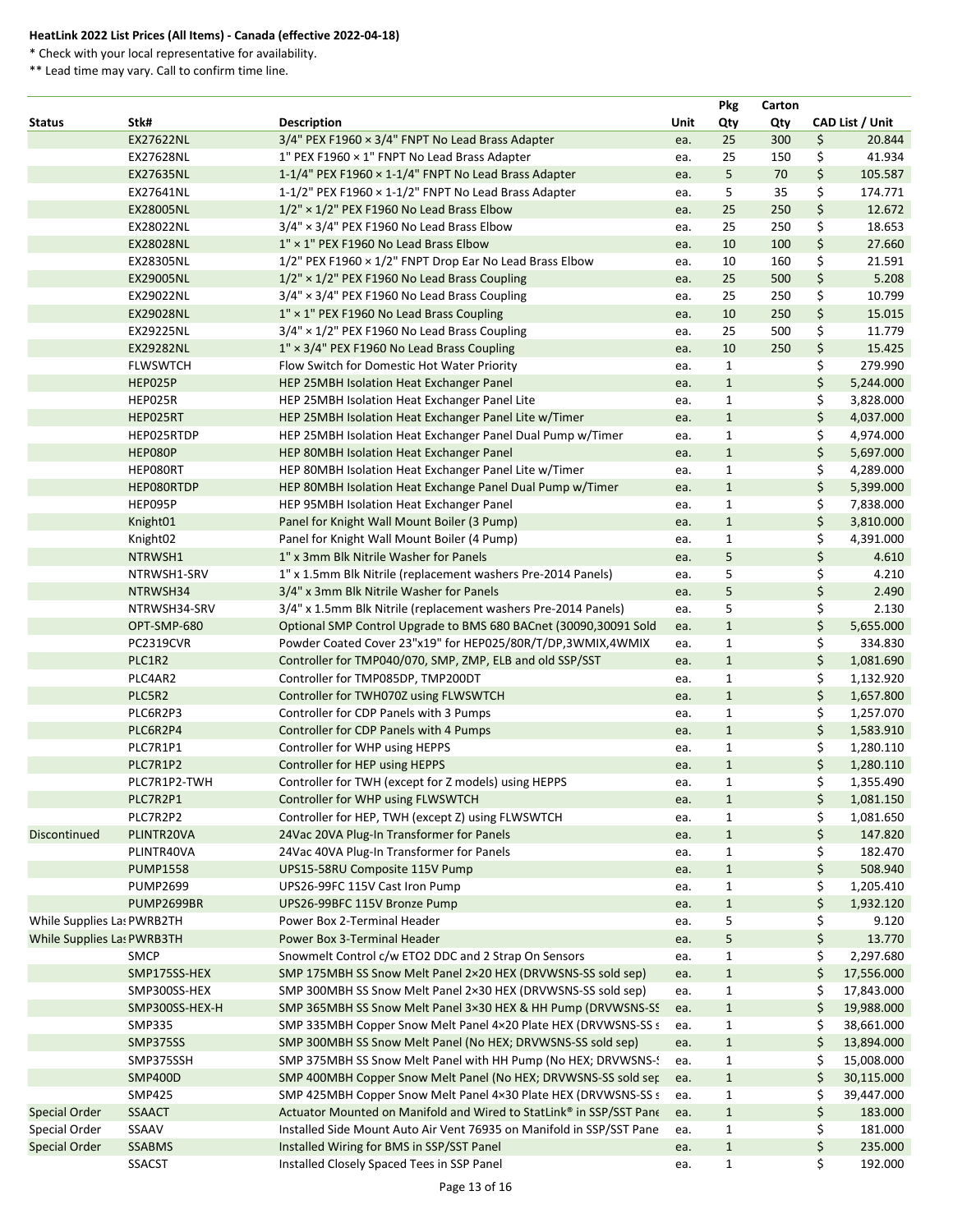\* Check with your local representative for availability.

|                      |               |                                                                     |            | <b>Pkg</b>   | Carton |    |                 |
|----------------------|---------------|---------------------------------------------------------------------|------------|--------------|--------|----|-----------------|
| <b>Status</b>        | Stk#          | <b>Description</b>                                                  | Unit       | Qty          | Qty    |    | CAD List / Unit |
| <b>Special Order</b> | SSADDC        | Installed DDC Actuator 56121 on Mixing Valve in SSTS Panel          | ea.        | $\mathbf{1}$ |        | \$ | 367.000         |
| Special Order        | SSAEXE10      | Upgrade SSP/SST Surface Mount Housing to Extended 8/10 Loop         | ea.        | $\mathbf{1}$ |        | \$ | 931.000         |
| <b>Special Order</b> | SSAEXE6       | Upgrade SSP/SST Surface Mount Housing to Extended 4/6 Loop          | ea.        | $\mathbf{1}$ |        | \$ | 753.000         |
|                      | SSAIZV        | SSP Panel Auto Isolation Zone Valve                                 | ea.        | $\mathbf{1}$ |        | \$ | 353.000         |
| <b>Special Order</b> | <b>SSAMRC</b> | Installed Outdoor Reset Control 31355 in SST Panel                  | ea.        | $\mathbf{1}$ |        | \$ | 1,239.000       |
| Special Order        | SSAMXM        | Installed Floating Action Mixing Valve Motor 58131 in SSTL Panel    | ea.        | $\mathbf{1}$ |        | \$ | 1,211.000       |
| <b>Special Order</b> | SSAMXMDDC     | Installed DDC Mixing Valve Motor 58132 in SSTL Panel                | ea.        | $\mathbf{1}$ |        | \$ | 1,317.000       |
| Special Order        | <b>SSAPB</b>  | Installed Pressure Bypass 76937 on Manifold in SSP/SST Panel        | ea.        | $\mathbf{1}$ |        | \$ | 740.000         |
| <b>Special Order</b> | SSASL         | Installed StatLink® Module 40318 in SSP/SST Panel                   | ea.        | $\mathbf{1}$ |        | \$ | 662.000         |
| Special Order        | SSASM         | Installed Snow Melt Control SMCP in SST Panel (DRVWSNS-SS sold sep) | ea.        | $\mathbf{1}$ |        | \$ | 2,873.000       |
| <b>Special Order</b> | SSASMBAC      | Installed Snow Melt Control 31680 for SST (30090/91 sold sep)       | ea.        | $\mathbf{1}$ |        | \$ | 10,977.000      |
| Special Order        | SSASSE10      | Upgrade SSP/SST Surface Mount Housing to Stainless Steel 8/10 Loop  | ea.        | $\mathbf{1}$ |        | \$ | 2,964.000       |
| <b>Special Order</b> | SSASSE12      | Upgrade SSP/SST Surface Mount Housing to Stainless Steel 12 Loop    | ea.        | $\mathbf{1}$ |        | \$ | 3,365.000       |
| Special Order        | SSASSE6       | Upgrade SSP/SST Surface Mount Housing to Stainless Steel 4/6 Loop   | ea.        | $\mathbf{1}$ |        | \$ | 2,852.000       |
| <b>Special Order</b> | <b>SSATH</b>  | Installed Thermostatic Head 57094 on Mixing Valve in SSTS Panel     | ea.        | $\mathbf{1}$ |        | \$ | 694.000         |
|                      | SSPLR104B     | SSP Recessed 4 Loop 1-1/4" SS Man. Large Pump Panel Bot. feed       | ea.        | $\mathbf{1}$ |        | \$ | 4,850.000       |
|                      | SSPLR104T     | SSP Recessed 4 Loop 1-1/4" SS Man. Large Pump Panel Top feed        | ea.        | $\mathbf{1}$ |        | \$ | 4,850.000       |
|                      | SSPLR106B     | SSP Recessed 6 Loop 1-1/4" SS Man. Large Pump Panel Bot. Feed       | ea.        | $\mathbf{1}$ |        | \$ | 5,010.000       |
|                      | SSPLR106T     | SSP Recessed 6 Loop 1-1/4" SS Man. Large Pump Panel Top Feed        | ea.        | $\mathbf{1}$ |        | \$ | 5,010.000       |
|                      | SSPLR108B     | SSP Recessed 8 Loop 1-1/4" SS Man. Large Pump Panel Bot. Feed       | ea.        | $\mathbf{1}$ |        | \$ | 5,482.000       |
|                      | SSPLR108T     | SSP Recessed 8 Loop 1-1/4" SS Man. Large Pump Panel Top Feed        | ea.        | $\mathbf{1}$ |        | \$ | 5,482.000       |
|                      | SSPLR110B     | SSP Recessed 10 Loop 1-1/4" SS Man. Large Pump Panel Bot. Feed      | ea.        | $\mathbf{1}$ |        | \$ | 5,708.000       |
|                      | SSPLR110T     | SSP Recessed 10 Loop 1-1/4" SS Man. Large Pump Panel Top Feed       | ea.        | $\mathbf{1}$ |        | \$ | 5,708.000       |
|                      | SSPLR112B     | SSP Recessed 12 Loop 1-1/4" SS Man. Large Pump Panel Bot. Feed      | ea.        | $\mathbf{1}$ |        | \$ | 5,948.000       |
|                      | SSPLR112T     | SSP Recessed 12 Loop 1-1/4" SS Man. Large Pump Panel Top Feed       | ea.        | $\mathbf{1}$ |        | \$ | 5,948.000       |
|                      | SSPLS104B     | SSP SURF MNT 4 Loop 1-1/4" SS Man. Large Pump Panel Bot. Feed       | ea.        | $\mathbf{1}$ |        | \$ | 4,850.000       |
|                      | SSPLS104T     | SSP SURF MNT 4 Loop 1-1/4" SS Man. Large Pump Panel Top Feed        | ea.        | $\mathbf{1}$ |        | \$ | 4,850.000       |
|                      | SSPLS106B     | SSP SURF MNT 6 Loop 1-1/4" SS Man. Large Pump Panel Bot. Feed       | ea.        | $\mathbf{1}$ |        | \$ | 5,010.000       |
|                      | SSPLS106T     | SSP SURF MNT 6 Loop 1-1/4" SS Man. Large Pump Panel Top Feed        | ea.        | $\mathbf{1}$ |        | \$ | 5,010.000       |
|                      | SSPLS108B     | SSP SURF MNT 8 Loop 1-1/4" SS Man. Large Pump Panel Bot. Feed       | ea.        | $\mathbf{1}$ |        | \$ | 5,482.000       |
|                      | SSPLS108T     | SSP SURF MNT 8 Loop 1-1/4" SS Man. Large Pump Panel Top Feed        | ea.        | $\mathbf{1}$ |        | \$ | 5,482.000       |
|                      | SSPLS110B     | SSP SURF MNT 10 Loop 1-1/4" SS Man. Large Pump Panel Bot. Feed      | ea.        | $\mathbf{1}$ |        |    | 5,708.000       |
|                      | SSPLS110T     | SSP SURF MNT 10 Loop 1-1/4" SS Man. Large Pump Panel Top Feed       | ea.        | $\mathbf{1}$ |        | \$ | 5,708.000       |
|                      | SSPLS112B     | SSP SURF MNT 12 Loop 1-1/4" SS Man. Large Pump Panel Bot. Feed      | ea.        | $\mathbf{1}$ |        | \$ | 5,948.000       |
|                      | SSPLS112T     | SSP SURF MNT 12 Loop 1-1/4" SS Man. Large Pump Panel Top Feed       |            | $\mathbf{1}$ |        | \$ | 5,948.000       |
|                      | SSPLS204B     | SSP SURF MNT 4 Loop 1-1/4" High Flow SS Man. Large Pump Panel Bot   | ea.<br>ea. | $\mathbf{1}$ |        | \$ | 4,742.000       |
|                      | SSPLS204T     |                                                                     |            | $\mathbf{1}$ |        |    |                 |
|                      |               | SSP SURF MNT 4 Loop 1-1/4" High Flow SS Man. Large Pump Panel Top   | ea.        |              |        | \$ | 4,742.000       |
|                      | SSPLS206B     | SSP SURF MNT 6 Loop 1-1/4" High Flow SS Man. Large Pump Panel Bot   | ea.        | $\mathbf{1}$ |        | \$ | 4,928.000       |
|                      | SSPLS206T     | SSP SURF MNT 6 Loop 1-1/4" High Flow SS Man. Large Pump Panel Top   | ea.        | $\mathbf{1}$ |        | \$ | 4,928.000       |
|                      | SSPLS208B     | SSP SURF MNT 8 Loop 1-1/4" High Flow SS Man. Large Pump Panel Bot   | ea.        | $\mathbf{1}$ |        | Ş. | 5,385.000       |
|                      | SSPLS208T     | SSP SURF MNT 8 Loop 1-1/4" High Flow SS Man. Large Pump Panel Top   | ea.        | $\mathbf{1}$ |        | \$ | 5,385.000       |
|                      | SSPLS210B     | SSP SURF MNT 10 Loop 1-1/4" High Flow SS Man. Large Pump Panel Bc   | ea.        | $\mathbf{1}$ |        | \$ | 5,597.000       |
|                      | SSPLS210T     | SSP SURF MNT 10 Loop 1-1/4" High Flow SS Man. Large Pump Panel To   | ea.        | $\mathbf{1}$ |        | \$ | 5,597.000       |
|                      | SSPLS212B     | SSP SURF MNT 12 Loop 1-1/4" High Flow SS Man. Large Pump Panel Bc   | ea.        | $\mathbf{1}$ |        | \$ | 5,827.000       |
|                      | SSPLS212T     | SSP SURF MNT 12 Loop 1-1/4" High Flow SS Man. Large Pump Panel To   | ea.        | $\mathbf{1}$ |        | \$ | 5,827.000       |
|                      | SSPSR104B     | SSP Recessed 4 Loop 1-1/4" SS Manifold Small Pump Panel Bot. Feed   | ea.        | $\mathbf{1}$ |        | \$ | 4,056.000       |
|                      | SSPSR104T     | SSP Recessed 4 Loop 1-1/4" SS Manifold Small Pump Panel Top Feed    | ea.        | $\mathbf{1}$ |        | \$ | 4,056.000       |
|                      | SSPSR106B     | SSP Recessed 6 Loop 1-1/4" SS Manifold Small Pump Panel Bot. Feed   | ea.        | $\mathbf{1}$ |        | \$ | 4,218.000       |
|                      | SSPSR106T     | SSP Recessed 6 Loop 1-1/4" SS Manifold Small Pump Panel Top Feed    | ea.        | $\mathbf{1}$ |        | \$ | 4,218.000       |
|                      | SSPSR108B     | SSP Recessed 8 Loop 1-1/4" SS Manifold Small Pump Panel Bot. Feed   | ea.        | $\mathbf{1}$ |        | Ş. | 4,688.000       |
|                      | SSPSR108T     | SSP Recessed 8 Loop 1-1/4" SS Manifold Small Pump Panel Top Feed    | ea.        | $\mathbf{1}$ |        | \$ | 4,688.000       |
|                      | SSPSR110B     | SSP Recessed 10 Loop 1-1/4" SS Manifold Small Pump Panel Bot. Feed  | ea.        | $\mathbf{1}$ |        | Ş. | 4,916.000       |
|                      | SSPSR110T     | SSP Recessed 10 Loop 1-1/4" SS Manifold Small Pump Panel Top Feed   | ea.        | $\mathbf{1}$ |        | \$ | 4,916.000       |
|                      | SSPSR112B     | SSP Recessed 12 Loop 1-1/4" SS Manifold Small Pump Panel Bot. Feed  | ea.        | $\mathbf{1}$ |        | \$ | 5,158.000       |
|                      | SSPSR112T     | SSP Recessed 12 Loop 1-1/4" SS Manifold Small Pump Panel Top Feed   | ea.        | $\mathbf{1}$ |        | \$ | 5,158.000       |
|                      | SSPSS104B     | SSP SURF MNT 4 Loop 1-1/4" SS Man. Small Pump Panel Bot. Feed       | ea.        | $\mathbf{1}$ |        | \$ | 4,056.000       |
|                      | SSPSS104T     | SSP SURF MNT 4 Loop 1-1/4" SS Man. Small Pump Panel Top Feed        | ea.        | $1\,$        |        | \$ | 4,056.000       |
|                      | SSPSS106B     | SSP SURF MNT 6 Loop 1-1/4" SS Man. Small Pump Panel Bot. Feed       | ea.        | $\mathbf{1}$ |        | \$ | 4,218.000       |
|                      | SSPSS106T     | SSP SURF MNT 6 Loop 1-1/4" SS Man. Small Pump Panel Top Feed        | ea.        | $\mathbf{1}$ |        | \$ | 4,218.000       |
|                      | SSPSS108B     | SSP SURF MNT 8 Loop 1-1/4" SS Man. Small Pump Panel Bot. Feed       | ea.        | $\mathbf{1}$ |        | \$ | 4,688.000       |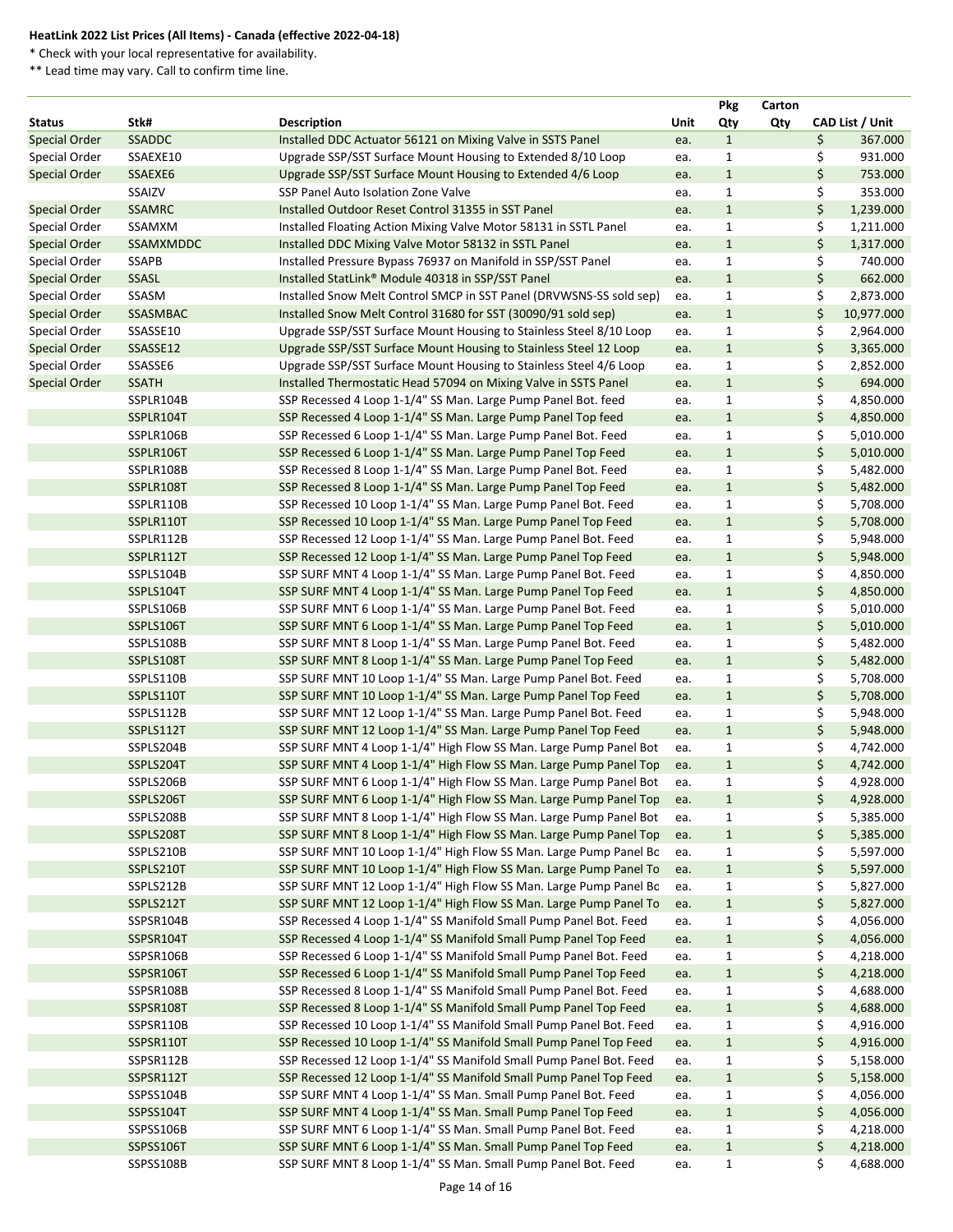\* Check with your local representative for availability.

|               |                  |                                                                       |      | <b>Pkg</b>   | Carton |                 |
|---------------|------------------|-----------------------------------------------------------------------|------|--------------|--------|-----------------|
| <b>Status</b> | Stk#             | <b>Description</b>                                                    | Unit | Qty          | Qty    | CAD List / Unit |
|               | SSPSS108T        | SSP SURF MNT 8 Loop 1-1/4" SS Man. Small Pump Panel Top Feed          | ea.  | $\mathbf{1}$ |        | \$<br>4,688.000 |
|               | SSPSS110B        | SSP SURF MNT 10 Loop 1-1/4" SS Man. Small Pump Panel Bot. Feed        | ea.  | $\mathbf{1}$ |        | \$<br>4,916.000 |
|               | SSPSS110T        | SSP SURF MNT 10 Loop 1-1/4" SS Man. Small Pump Panel Top Feed         | ea.  | $\mathbf 1$  |        | \$<br>4,916.000 |
|               | SSPSS112B        | SSP SURF MNT 12 Loop 1-1/4" SS Man. Small Pump Panel Bot. Feed        | ea.  | $\mathbf{1}$ |        | \$<br>5,158.000 |
|               | SSPSS112T        | SSP SURF MNT 12 Loop 1-1/4" SS Man. Small Pump Panel Top Feed         | ea.  | $\mathbf{1}$ |        | \$<br>5,158.000 |
|               | SSTLR104B        | SST Recessed 4 Loop 1-1/4" SS Manifold Large Mixing Panel Bottom Fe   | ea.  | $\mathbf{1}$ |        | 5,263.000<br>\$ |
|               | SSTLR104T        | SST Recessed 4 Loop 1-1/4" SS Manifold Large Mixing Panel Top Feed    | ea.  | $\mathbf{1}$ |        | \$<br>5,263.000 |
|               | SSTLR106B        | SST Recessed 6 Loop 1-1/4" SS Manifold Large Mixing Panel Bottom Fe   | ea.  | $\mathbf{1}$ |        | \$<br>5,423.000 |
|               | SSTLR106T        | SST Recessed 6 Loop 1-1/4" SS Manifold Large Mixing Panel Top Feed    | ea.  | $\mathbf{1}$ |        | \$<br>5,423.000 |
|               | SSTLR108B        | SST Recessed 8 Loop 1-1/4" SS Manifold Large Mixing Panel Bottom Fe   | ea.  | $\mathbf{1}$ |        | \$<br>5,889.000 |
|               | SSTLR108T        | SST Recessed 8 Loop 1-1/4" SS Manifold Large Mixing Panel Top Feed    | ea.  | $1\,$        |        | \$<br>5,889.000 |
|               | SSTLR110B        | SST Recessed 10 Loop 1-1/4" SS Manifold Large Mixing Panel Bottom F   | ea.  | $\mathbf{1}$ |        | \$<br>6,121.000 |
|               | SSTLR110T        | SST Recessed 10 Loop 1-1/4" SS Manifold Large Mixing Panel Top Feed   | ea.  | $\mathbf{1}$ |        | \$<br>6,121.000 |
|               | SSTLR112B        | SST Recessed 12 Loop 1-1/4" SS Manifold Large Mixing Panel Bottom F   | ea.  | $\mathbf{1}$ |        | \$<br>6,363.000 |
|               | SSTLR112T        | SST Recessed 12 Loop 1-1/4" SS Manifold Large Mixing Panel Top Feed   | ea.  | $1\,$        |        | \$<br>6,363.000 |
|               | SSTLR204B        | SST Recessed 4 Loop 1-1/4" High Flow SS Man. Large Pump Panel Bot. I  | ea.  | $\mathbf{1}$ |        | 5,403.000<br>\$ |
|               | SSTLR204T        | SST Recessed 4 Loop 1-1/4" High Flow SS Man. Large Pump Panel Top F   | ea.  | $\mathbf{1}$ |        | \$<br>5,403.000 |
|               | SSTLR206B        | SST Recessed 6 Loop 1-1/4" High Flow SS Man. Large Pump Panel Bot. I  | ea.  | $\mathbf{1}$ |        | 5,599.000<br>\$ |
|               | SSTLR206T        | SST Recessed 6 Loop 1-1/4" High Flow SS Man. Large Pump Panel Top F   | ea.  | $\mathbf{1}$ |        | \$<br>5,599.000 |
|               | SSTLR208B        | SST Recessed 8 Loop 1-1/4" High Flow SS Man. Large Pump Panel Bot. I  | ea.  | $\mathbf{1}$ |        | 5,794.000<br>\$ |
|               | SSTLR208T        | SST Recessed 8 Loop 1-1/4" High Flow SS Man. Large Pump Panel Top F   | ea.  | $\mathbf{1}$ |        | \$<br>5,794.000 |
|               | SSTLR210B        | SST Recessed 10 Loop 1-1/4" High Flow SS Man. Large Pump Panel Bot.   | ea.  | $\mathbf{1}$ |        | \$<br>6,008.000 |
|               | SSTLR210T        | SST Recessed 10 Loop 1-1/4" High Flow SS Man. Large Pump Panel Top    | ea.  | $\mathbf{1}$ |        | 6,008.000<br>\$ |
|               | SSTLR212B        | SST Recessed 12 Loop 1-1/4" High Flow SS Man. Large Pump Panel Bot.   | ea.  | $\mathbf{1}$ |        | \$<br>6,239.000 |
|               | SSTLR212T        | SST Recessed 12 Loop 1-1/4" High Flow SS Man. Large Pump Panel Top    | ea.  | $1\,$        |        | \$<br>6,239.000 |
|               | SSTLS104B        | SST SURF MNT 4 Loop 1-1/4" SS Man. Large Mixing Panel Bot. Feed       | ea.  | $\mathbf{1}$ |        | \$<br>5,263.000 |
|               | SSTLS104T        | SST SURF MNT 4 Loop 1-1/4" SS Man. Large Mixing Panel Top Feed        | ea.  | $1\,$        |        | \$<br>5,263.000 |
|               | SSTLS106B        | SST SURF MNT 6 Loop 1-1/4" SS Man. Large Mixing Panel Bot. Feed       | ea.  | $\mathbf{1}$ |        | 5,423.000<br>\$ |
|               | SSTLS106T        | SST SURF MNT 6 Loop 1-1/4" SS Man. Large Mixing Panel Top Feed        | ea.  | $\mathbf{1}$ |        | \$<br>5,423.000 |
|               | SSTLS108B        | SST SURF MNT 8 Loop 1-1/4" SS Man. Large Mixing Panel Bot. Feed       | ea.  | 1            |        | \$<br>5,889.000 |
|               | SSTLS108T        | SST SURF MNT 8 Loop 1-1/4" SS Man. Large Mixing Panel Top Feed        | ea.  | $\mathbf{1}$ |        | \$<br>5,889.000 |
|               | SSTLS110B        | SST SURF MNT 10 Loop 1-1/4" SS Man. Large Mixing Panel Bot. Feed      | ea.  | $\mathbf{1}$ |        | 6,121.000<br>\$ |
|               | SSTLS110T        | SST SURF MNT 10 Loop 1-1/4" SS Man. Large Mixing Panel Top Feed       | ea.  | $\mathbf{1}$ |        | \$<br>6,121.000 |
|               | SSTLS112B        | SST SURF MNT 12 Loop 1-1/4" SS Man. Large Mixing Panel Bot. Feed      | ea.  | $\mathbf{1}$ |        | \$<br>6,363.000 |
|               | SSTLS112T        | SST SURF MNT 12 Loop 1-1/4" SS Man. Large Mixing Panel Top Feed       | ea.  | $\mathbf{1}$ |        | 6,363.000<br>\$ |
|               | SSTLS204B        | SST SURF MNT 4 Loop 1-1/4" High Flow SS Man. Large Pump Panel Bot     | ea.  | $\mathbf{1}$ |        | 5,403.000<br>\$ |
|               | SSTLS204T        | SST SURF MNT 4 Loop 1-1/4" High Flow SS Man. Large Pump Panel Top     | ea.  | $\mathbf{1}$ |        | \$<br>5,403.000 |
|               | SSTLS206B        | SST SURF MNT 6 Loop 1-1/4" High Flow SS Man. Large Pump Panel Bot     | ea.  | $\mathbf{1}$ |        | \$<br>5,599.000 |
|               | SSTLS206T        | SST SURF MNT 6 Loop 1-1/4" High Flow SS Man. Large Pump Panel Top     | ea.  | $1\,$        |        | \$<br>5,599.000 |
|               | SSTLS208B        | SST SURF MNT 8 Loop 1-1/4" High Flow SS Man. Large Pump Panel Bot     | ea.  | $\mathbf{1}$ |        | 5,794.000<br>\$ |
|               | SSTLS208T        | SST SURF MNT 8 Loop 1-1/4" High Flow SS Man. Large Pump Panel Top     | ea.  | $\mathbf{1}$ |        | \$<br>5,794.000 |
|               | SSTLS210B        | SST SURF MNT 10 Loop 1-1/4" High Flow SS Man. Large Pump Panel Bo     | ea.  | $\mathbf{1}$ |        | 6,008.000<br>\$ |
|               | SSTLS210T        | SST SURF MNT 10 Loop 1-1/4" High Flow SS Man. Large Pump Panel To     | ea.  | $\mathbf{1}$ |        | \$<br>6,008.000 |
|               | SSTLS212B        | SST SURF MNT 12 Loop 1-1/4" High Flow SS Man. Large Pump Panel Bo     | ea.  | $\mathbf{1}$ |        | 6,239.000<br>\$ |
|               | SSTLS212T        | SST SURF MNT 12 Loop 1-1/4" High Flow SS Man. Large Pump Panel To     | ea.  | $\mathbf{1}$ |        | \$<br>6,239.000 |
|               | SSTSR104B        | SST Recessed 4 Loop 1-1/4" SS Manifold Small Mixing Panel Bottom Fer  | ea.  | $\mathbf{1}$ |        | 4,508.000<br>\$ |
|               | SSTSR104T        | SST Recessed 4 Loop 1-1/4" SS Manifold Small Mixing Panel Top Feed    | ea.  | $1\,$        |        | 4,508.000<br>\$ |
|               | SSTSR106B        | SST Recessed 6 Loop 1-1/4" SS Manifold Small Mixing Panel Bottom Fer  | ea.  | $\mathbf{1}$ |        | 4,670.000<br>\$ |
|               | SSTSR106T        | SST Recessed 6 Loop 1-1/4" SS Manifold Small Mixing Panel Top Feed    | ea.  | $\mathbf{1}$ |        | 4,670.000<br>\$ |
|               | SSTSR108B        | SST Recessed 8 Loop 1-1/4" SS Manifold Small Mixing Panel Bottom Fer  | ea.  | $\mathbf{1}$ |        | 5,138.000<br>\$ |
|               | SSTSR108T        | SST Recessed 8 Loop 1-1/4" SS Manifold Small Mixing Panel Top Feed    | ea.  | $1\,$        |        | \$<br>5,138.000 |
|               | SSTSR110B        | SST Recessed 10 Loop 1-1/4" SS Manifold Small Mixing Panel Bottom F   | ea.  | $\mathbf{1}$ |        | 5,364.000<br>\$ |
|               | SSTSR110T        | SST Recessed 10 Loop 1-1/4" SS Manifold Small Mixing Panel Top Feed   | ea.  | $\mathbf{1}$ |        | \$<br>5,364.000 |
|               | SSTSR112B        | SST Recessed 12 Loop 1-1/4" SS Manifold Small Mixing Panel Bottom F   | ea.  | $\mathbf{1}$ |        | 5,608.000<br>\$ |
|               | SSTSR112T        | SST Recessed 12 Loop 1-1/4" SS Manifold Small Mixing Panel Top Feed   | ea.  | $\mathbf{1}$ |        | \$<br>5,608.000 |
|               | SSTSR204B        | SST Recessed 4 Loop 1-1/4" High Flow SS Manifold Small Mixing Panel I | ea.  | $\mathbf 1$  |        | 4,649.000<br>\$ |
|               | SSTSR204T        | SST Recessed 4 Loop 1-1/4" High Flow SS Manifold Small Mixing Panel   | ea.  | $\mathbf{1}$ |        | \$<br>4,649.000 |
|               | SSTSS104B        | SST SURF MNT 4 Loop 1-1/4" SS Man. Small Mixing Panel Bot. Feed       | ea.  | $\mathbf{1}$ |        | 4,508.000<br>\$ |
|               | <b>SSTSS104T</b> | SST SURF MNT 4 Loop 1-1/4" SS Man. Small Mixing Panel Top Feed        | ea.  | $\mathbf{1}$ |        | 4,508.000<br>Ş. |
|               | SSTSS106B        | SST SURF MNT 6 Loop 1-1/4" SS Man. Small Mixing Panel Bot. Feed       | ea.  | $\mathbf{1}$ |        | \$<br>4,670.000 |